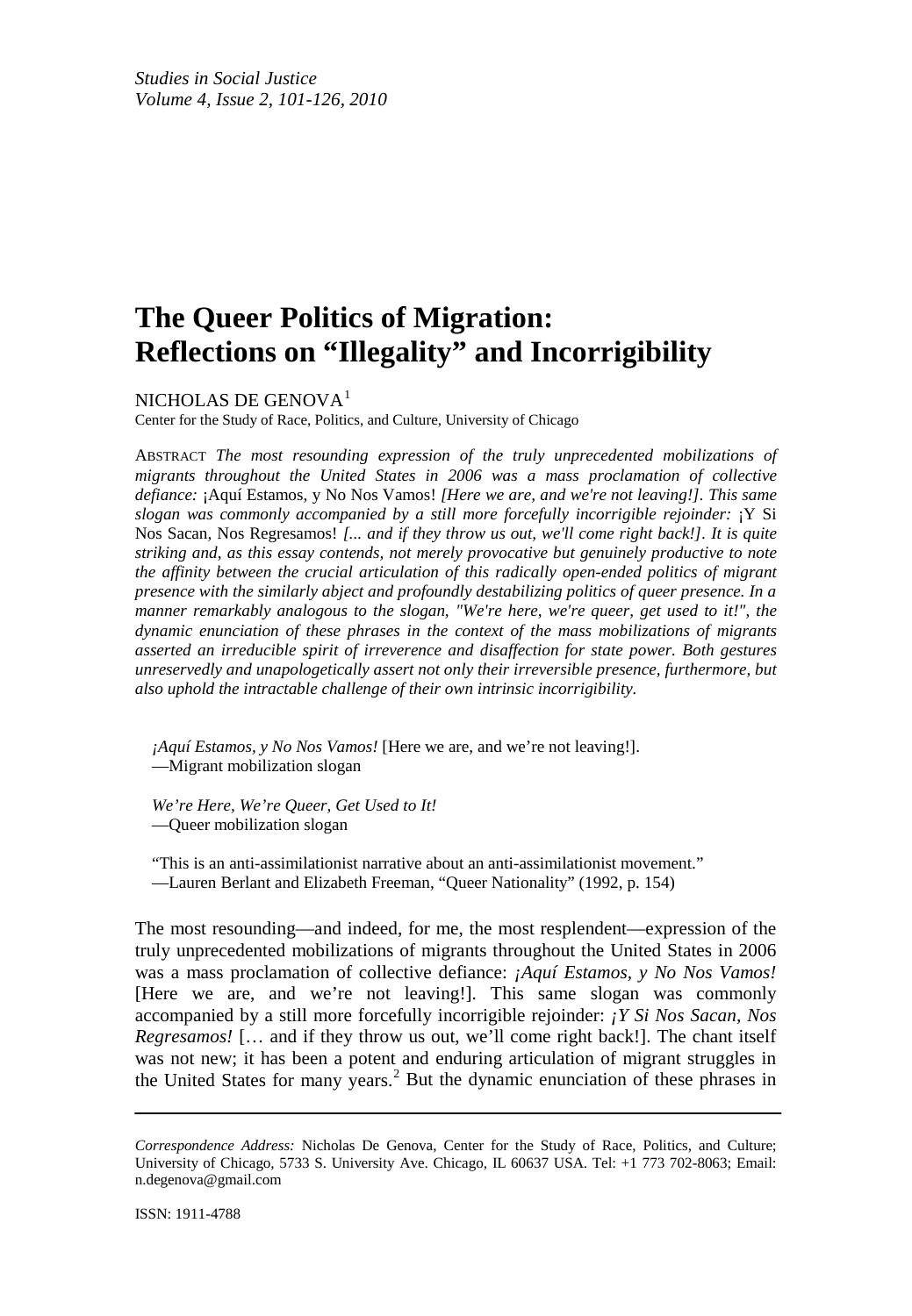the context of the mass mobilizations reinvigorated their irreducible spirit of irreverence and disaffection for state power.

It is well-known, and needs no rehearsing here, that the 2006 mobilizations were instigated by the passage in the U.S. House of Representatives of the now-infamous Border Protection, Antiterrorism and Illegal Immigration Control Act (HR4437, passed on December 16, 2005, also known as the Sensenbrenner bill), which would unquestionably have been the most punitive immigration legislation in U.S. history. This particularly repressive attempted legislative ambush explicitly conjoined its proposed criminalization of "illegal immigration" with the dominant metaphysics of antiterrorism, and overtly signalled its own condition of possibility under the aegis of what I have designated the Homeland Security State (De Genova, 2007a). In response, millions of migrants ("illegal" and "legal" alike), along with their often U.S.-citizen children, rallied and marched in protests across the United States, taking the country by storm repeatedly over a period of nearly two months (Baker-Cristales, 2009; Bloemraad & Trost, 2008; De Genova, 2009; Gonzales, 2009; Heiskanen, 2009; Hincapié, 2009; Johnson and Hing, 2007; Pulido, 2007; Robinson, 2006; Lazos Vargas, 2007; Voss & Bloemraad, n.d.).<sup>[3](#page-20-1)</sup> An utterly unforeseen insurgency<sup>[4](#page-20-2)</sup> of overwhelmingly working-class (or working poor), racially subordinate (non-white), and often legally vulnerable (deportable) people created a political crisis for the U.S. state—destabilizing the antiterrorist complacencies and nativist commonsense of the dominant discourse, disorienting and paralyzing the political establishment's official "immigration reform" debate, and finally de-railing the proposed law. Indeed, in this regard, one need not quibble about whether these mobilizations truly constituted a "movement," as such, or merely a kind of "event" which seemed to evaporate as abruptly as it had appeared: unlike many other more prolonged and entrenched social or political movements, this one actually exerted so much force that it very quickly achieved its premier and defining goal—it summarily defeated the menacing and abhorrent legislation. The sovereign power of the national state and its asphyxiating politics of citizenship were abruptly short-circuited by the abject agency of global capital's transnational denizens (De Genova, 2009; cf. 2010b).

It is not the claim of this essay that the politics of the 2006 mobilizations in the United States were in any sense a "pure" or "pristine" outburst of counter-hegemonic energies and radical critique—uncontaminated, as it were, by the hegemonic assimilationist compulsions and nationalist conceits of dominant U.S. immigration discourse (De Genova, 2005, pp. 56-94). On the contrary, what is at stake in this essay is precisely to deepen and clarify the critique of those epistemological and methodological dilemmas and political conundrums. Nor is it the pretence of this essay to superimpose any semblance of ready-made dogmatic coherence upon a mass movement which was plainly heterogeneous and riddled with its own contradictions. Such efforts would seem to be fanciful in the extreme, naively romanticizing a sociopolitical field that deserves rather more sober and exacting scrutiny. But the tremendous extent to which the "aquí estamos" chant has been acknowledged as the preeminent crystallization of a persistent and urgent collective sensibility of the protests is undeniable and noteworthy (see, e.g., Hincapié, 2009; Robinson, 2006). Inasmuch as this slogan, arguably more than any other, evidently had a profound resonance on an immense scale for migrants engaged in this struggle, it is imperative that we take its substance to be an organic expression of one of the determinate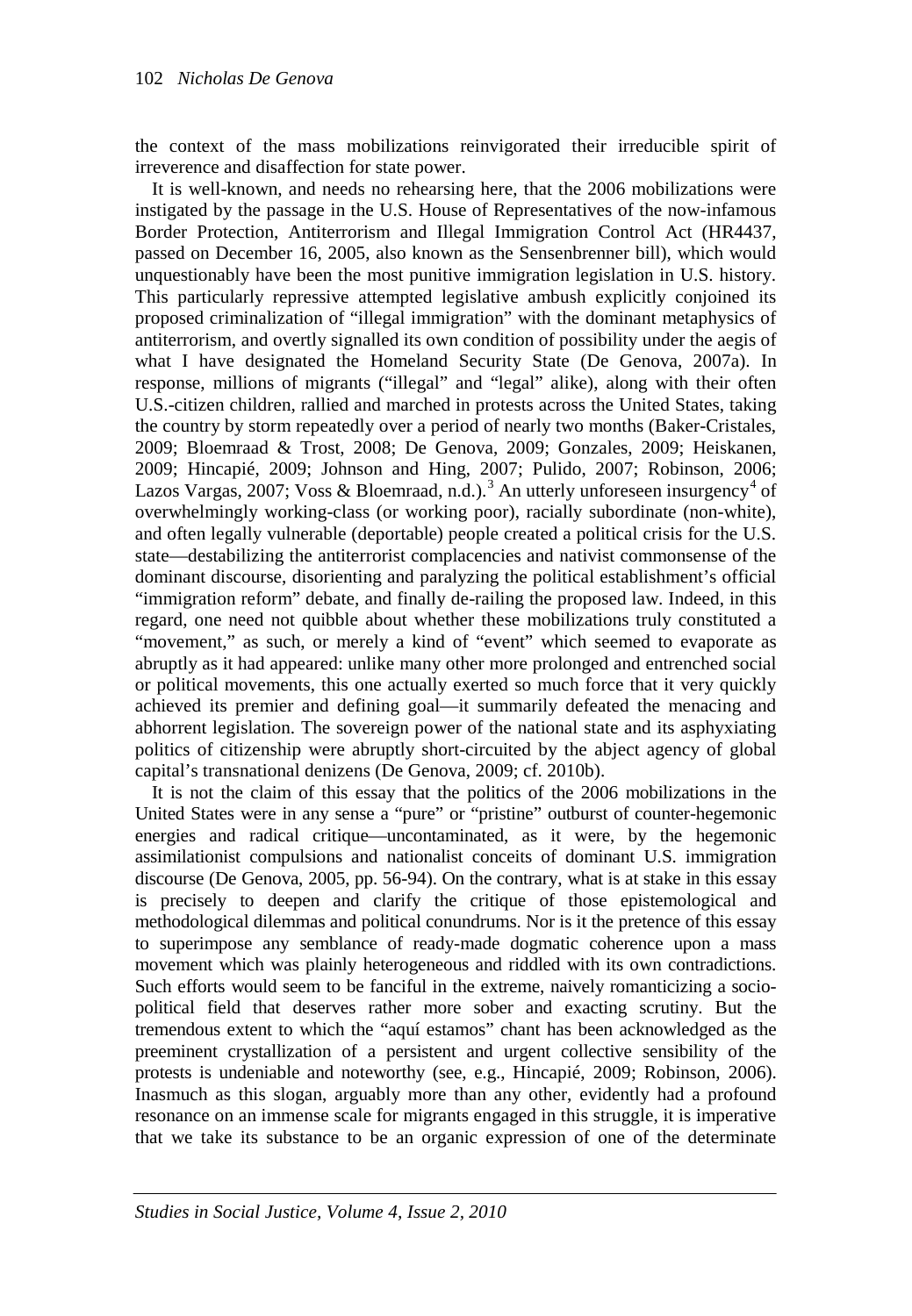impulses—which, of course, is not to say the only one—that animated the mobilizations and energized their political imagination.

Thus, if the movement had a clear and concise immediate task (the defeat of HR4437), which it achieved with stunning rapidity, it also articulated itself in a variety of broader terms. *Here we are, and we're not leaving!* So rang out the movement's most elementary message, its most elemental expression of political prerogative. Notably, this was not a "demand": it petitioned no legislators, pleaded no legal case, pandered to no politicians, deferred to no law enforcement authorities. Instead, this recurrent chant exuberantly affirmed the theme of *presence*—the profound and inextricable presence of migrants, and especially that of the undocumented, *within* the U.S. social formation and *within* the space of the state. Indeed, the question of migrants' "unlawful presence" (precisely the target objectified for criminalization by the proposed law) signalled a crucial flashpoint for *both* sides in the political struggle over immigration in the United States. As will be seen, this assertion of migrant presence as a "political" fact, enunciated in relation to the state, was simultaneously and inseparably an "economic" fact based upon the inextricable presence of the (labour-)power of migrants, as workers. For many of the migrants who thus engaged in the so-called "immigration debate" through their participation in these mass mobilizations, their "unauthorized" presence ultimately figured as *the definitive social and political "objective" fact*: its audacious affirmation—its reinscription as sheer insubordination—seemed to signify an end in itself (De Genova, 2009).

The bold and fearless character of this posture, furthermore, was only surpassed by its uncompromising intransigence and *incorrigibility*: this was a profoundly *antiassimilationist* gesture. *We are here*, they proclaimed, and by implication, they insisted: *We are who we are, and what we are*. The millions who literally put their deportable bodies on the line in this struggle—at least, when they chanted *this* slogan—were not begging anyone for their putative civil or human "rights," were not asking any authorities for permission or pardon, and did not seek anyone's approval or acceptance.<sup>[5](#page-20-3)</sup> Through the insolent promise that even in spite of deportation, they would inexorably return, moreover, these migrants likewise taunted the smug and sanctimonious superintendents of the deportation regime: *There's nothing you can do about it—your repressive power is nothing compared to the power of our vitality and our indomitable will to persevere and prevail*.

It is quite striking and, as I contend in this essay, not merely provocative but genuinely productive to note the affinity between the crucial articulation of this radically open-ended politics of *migrant* presence with the similarly abject and profoundly destabilizing politics of *queer* presence. [6](#page-20-4) The two slogans, juxtaposed as epigraphs to this essay, in effect, make exactly the same declaration: *We are here, we refuse to leave, and we cannot be excised*. In a manner remarkably analogous to the slogan, "We're here, we're queer, get used to it"—originally associated with the militants of Queer Nation<sup>[7](#page-20-5)</sup> (especially gay men with AIDS and their allies)—the "aquí estamos" chant of the migrant mobilizations "stages the shift from silent absence into present speech, from nothingness to collectivity, from a politics of embodiment to one of space, whose power erupts from the ambiguity of 'here'" (Berlant & Freeman, 1992, p. 156). Both gestures unreservedly and unapologetically assert not only their irreversible presence, therefore, but also uphold the intractable challenge of their own intrinsic incorrigibility.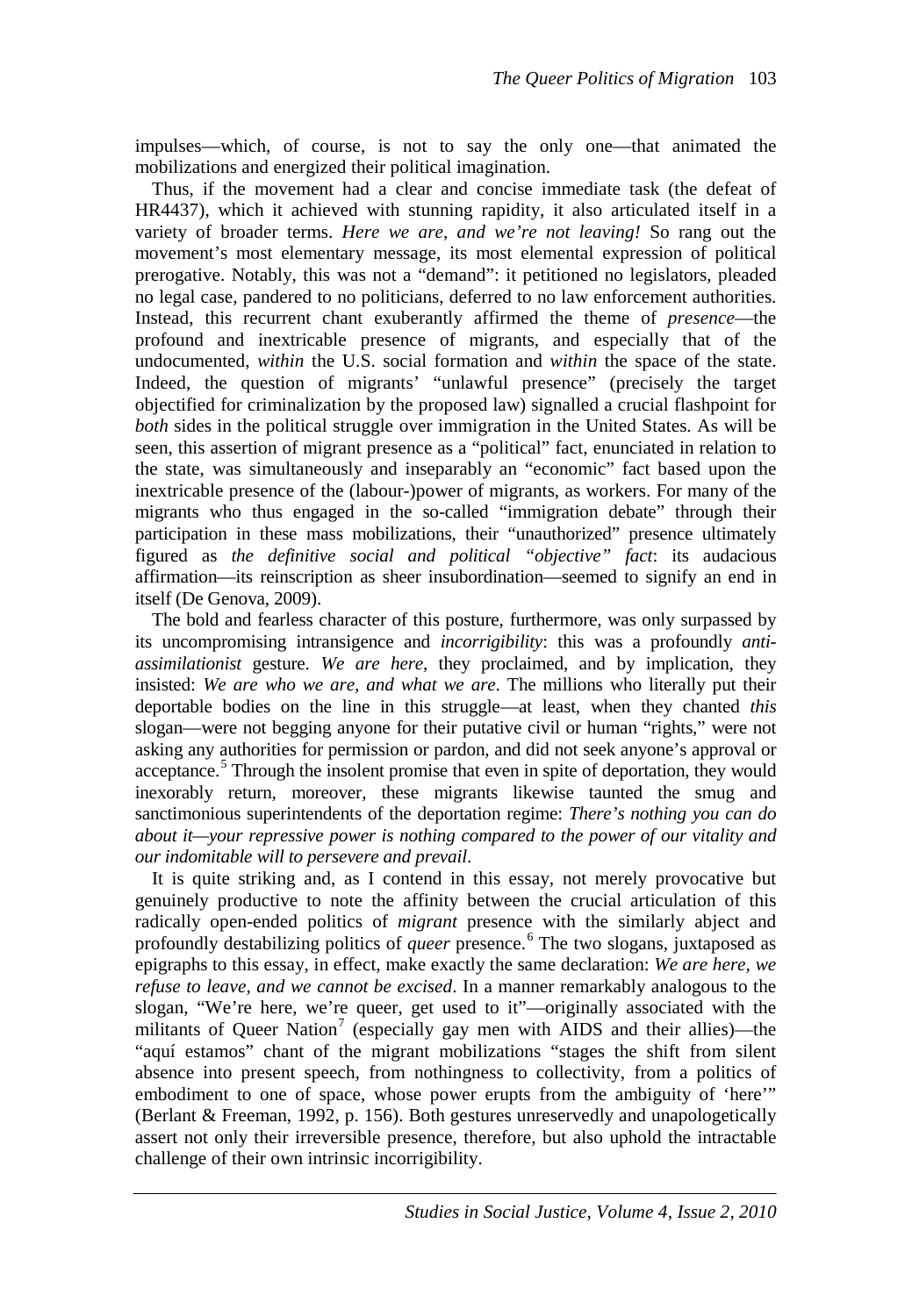# **Migrant Abjection / Queer Politics**

As the objects of an unprecedented and escalating climate of securitization, migrants have been increasingly depicted over the last several years as possessing a dubious agency that is unsavoury at best, if not plainly dangerous (De Genova, 2007a). Abjection is an especially apt interpretive frame through which to appreciate the complexities of the migrant condition, precisely because migrants are always-already *within* the space of the state and can never really be entirely expelled. Julia Kristeva has memorably depicted the specificity of the concept of the *abject* as "something rejected from which one does not part." Although she depicts it in terms of "the jettisoned object," the abject is not in fact a properly external object. It becomes difficult to fully differentiate the self from the abject which it seeks to expunge. Thus, because it cannot ever be truly extricated, the abject "from its place of banishment … does not cease challenging its master," and its ostensible "exclusion" only draws the subject "toward the place where meaning collapses." The distinctly disruptive force of the abject involves that which "disturbs identity, system, order. What does not respect borders, positions, rules. The in-between, the ambiguous, the composite" (1980/1982, pp. 1-4; cf. Chow 2001; De Genova 2008). The political mobilization of migrants in 2006 entailed the sort of abject irruption to which Kristeva refers—exposing an abject subjectivity that, as Peter Nyers (2003) has insightfully suggested, presents "a troubling anomaly to the sovereign order" (p. 1090). By articulating political demands and making claims, and thereby producing or reconfiguring the spaces of the political (pp. 1070-1071), migrant protesters moved "the question of the speaking subject front and centre" to "provoke fundamental questions about politics [and] … who can be political" (p. 1089). Such critical ruptures confront (and affront) political regimes premised upon the supposed "impossibility" that officially rightless non-citizens could assume the mantle of quasi-citizenship, authorizing themselves to speak, reconfiguring the space of the public, and making claims of entitlement (McNevin, 2006, 2009; Varsanyi, 2006).

We have been witnessing an unprecedented proliferation of these sorts of new, asyet "unnamed," and fundamentally "inarticulable" figures of political agency. As Engin Isin (2009) suggests, these figures may be variously described as "migrants," "refugees," "foreigners," etc., but they fundamentally resist categorization because they unsettle the very attempt to fix that agency within such given categories, and in so doing, also unsettle the very premises of citizenship (pp. 367-68). Isin seeks to discern "a new vocabulary of citizenship" in these figures of "activist citizenship" and the corresponding "emergence of new 'sites', 'scales' and 'acts' through which 'actors' claim to transform themselves (and others) from subjects into citizens as claimants of rights" (pp. 368). By emphasizing the *constituent* character of "citizenship understood as political subjectivity" and "acts of citizenship" as the acts by which such subjects make themselves (pp. 383; cf. Isin, 2008), Isin posits a notion of citizenship which is always incipient, a kind of citizenship-to-come, which might serve indeed to describe some of the stakes of the migrant activism with which I am concerned. Yet, it is equally crucial to recognize, at least in the potent example of these "illegal" migrants' mobilizations in 2006, that this particular explosion of activist energies was unapologetically premised nonetheless upon the hard juridical fact of these migrants' statutory *non*-citizenship and the consequent social fact of their more general abjection within the spaces of "the political" as sanctioned by the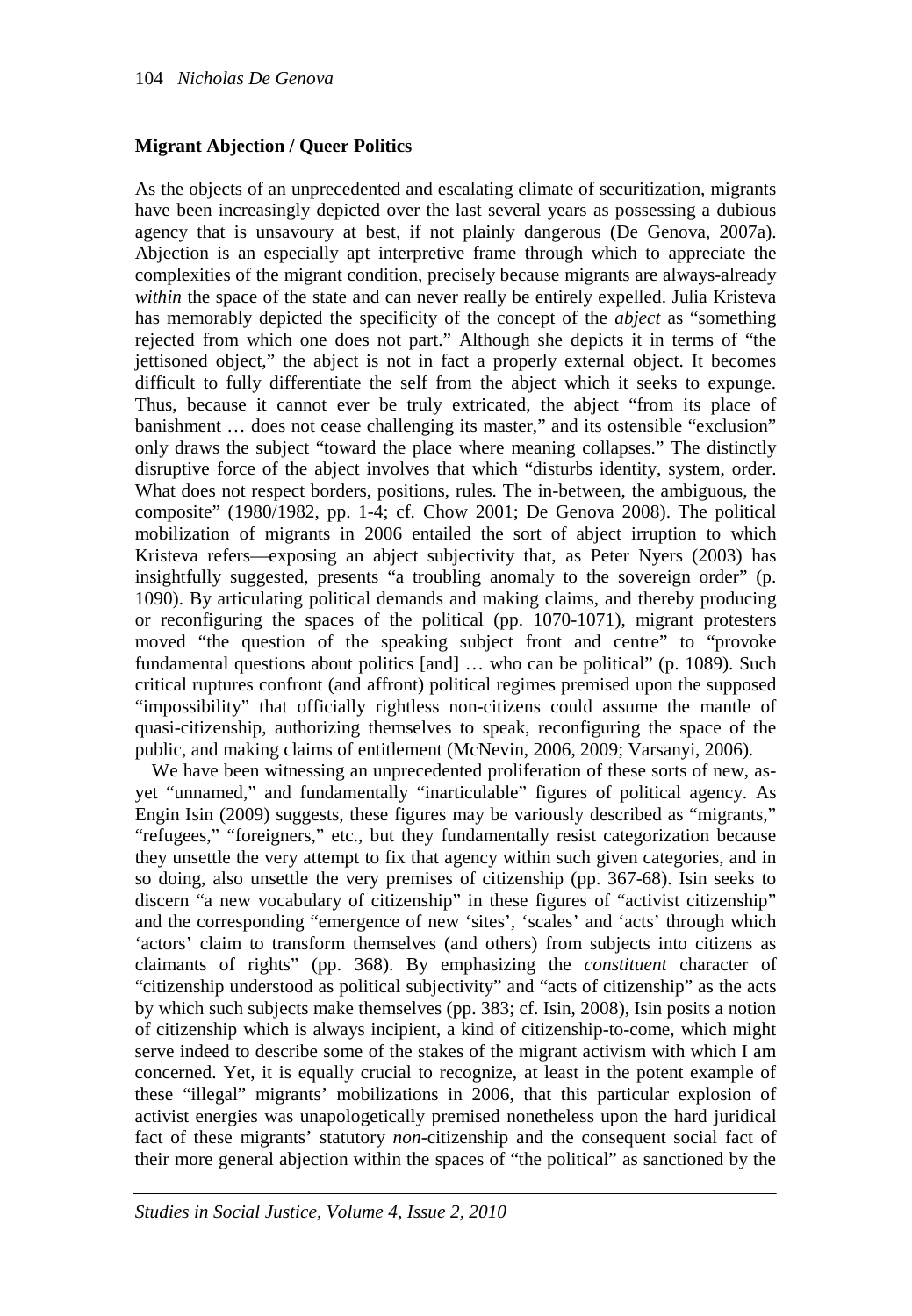state. There was, in short, a question of *politics* at stake in the 2006 movement which *exceeded* the purview of the political as designated by the U.S. state. The putatively "national" territory of the United States was transposed into a mere site where the *global* social relation of labour and capital revealed its inherently transnational spatial scale and scope. Although the U.S. state's regime of migrant "illegality" was the immediate referent and supplied the material and practical occasion for the struggle, this was a politics that extravagantly parochialized the U.S. "national" state as such. By destabilizing the "national" space of the U.S. state's jurisdiction and coaxing state power into a confrontation on a terrain that was differently configured through the migrant mobilizations of 2006, therefore, even citizenship itself was arguably dispensed with. Indeed, I would submit that these mobilizations have much to teach us about a politics that *refuses* to be a politics of citizenship ("alien," "illegal," "activist," "insurgent," or otherwise).

The state's abjection of migrants was met with a politics of incorrigibility that truly rendered *unintelligible* the state's very categories of distinction and discrimination. Thus, at least temporarily, within the context of these mass mobilizations, migrant "illegality" and even deportability were likewise nullified. This of course is not to pretend that the authorities of the state could not have assailed one or another individual on these grounds. Nor is it to suggest that any of the migrants engaged in the struggle ever imagined, even for a moment, that the brute consequentiality of their immigration statuses could be so wistfully transcended. Rather, it is to say that the serial insurgencies of tens and hundreds of thousands, and finally, of literally millions, abruptly altered the balance of forces, and migrants emerged as a force that could assert: *We are here—in spite of our "illegality"; We are here, we do not apologize, and we do not plead for clemency; We are here, we do not hide—in spite of our deportability; You can try to deport us—but you will never get rid of us!* This politics of incorrigibility, I want to insist, articulated a *queer* politics of migration. That is to say, it was a politics that defied and rejected all of the normative categories of state sovereignty and its immigration regime: *We're here, we're queer, get used to it!*

Here, it is useful to clarify and specify what epistemological and political work the analytical category *queer* is intended to do in the argument of this essay. I follow the instructive lead of Samuel Chambers, who only half-ironically declares the importance of being "old-fashioned" about the term *queer* (2009, pp. 1-2). As Chambers clarifies, there has been "a continuing tendency to falsely equate lesbian and gay with queer" and moreover, an increasing trend toward reducing *queer* to a mere term of inclusivity, "a rather monstrous construction" whereby it becomes "a catch-all to describe the identity of any and every individual who somehow is not now, or someday will not be, heterosexual." Instead, Chambers announces the need to "depart fundamentally" from "the notion that 'queer' is a term of inclusivity," and insists that queer politics is "a politics that both identifies and remains committed to *the impossibility of inclusivity*" (p. 2; emphasis in original; cf. Gamson, 1995; Phillips, 2009). Chambers follows David Halperin, who stipulates that the term *queer* is precisely *not* "rooted in the positive fact of homosexual object-choice" and instead "acquires its meaning from its oppositional relation to the norm"; Halperin (1995) continues: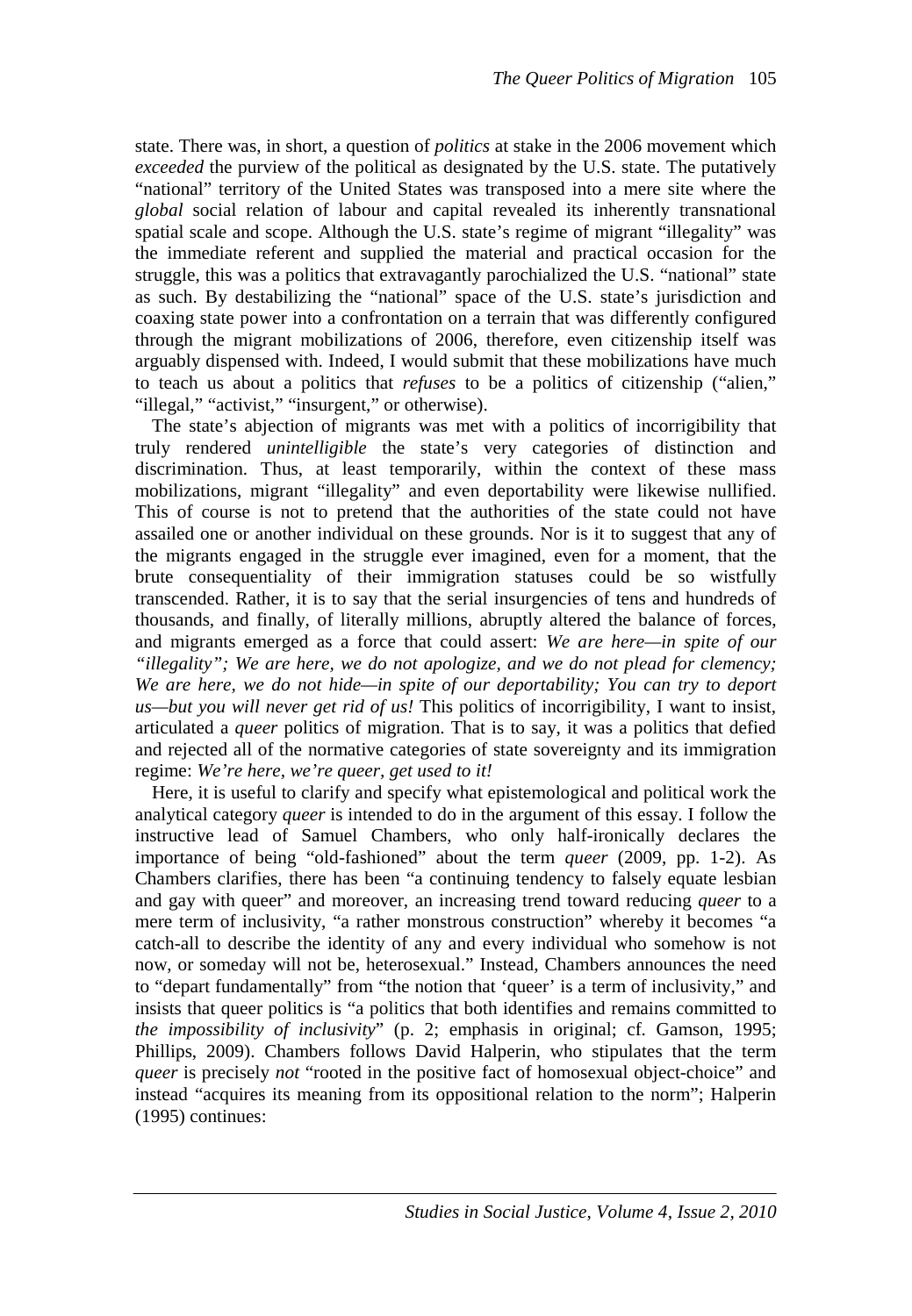Queer is by definition *whatever* is at odds with the normal, the legitimate, the dominant. *There is nothing in particular to which it necessarily refers*. It is an identity without an essence. "Queer," then, demarcates not a positivity but a positionality vis-à-vis the normative—a positionality that is not restricted to lesbians and gay men but is in fact available to anyone who is or feels marginalized because of his or her sexual practices.… "Queer" …describes a horizon of possibility whose precise extent and heterogeneous scope cannot in principle be delimited in advance. (pp. 62; emphases in original)

Whereas LGBT politics—signalling lesbian, gay (male), bisexual, and transgender categories of sexual identity—is a politics directed toward the *inclusion* of diverse (positive) categories of gender and sexuality, in other words, the negative relationality of queer politics supplies a recalcitrant challenge to, and subversive resistance against, dominant and debilitating normative categories of gender and sexuality. Queer politics, simply put, is a counter-normative (sexual) politics of unapologetic and anti-assimilationist non-conformity.

Queer politics seeks not to be integrated within an existing economy of normative and normalizing distinctions, but rather to sabotage and corrode that hierarchical order as such. As Siobhan Somerville crucially explains, "Anchoring queer approaches exclusively or primarily to sexual orientation does not do justice to the potential reach of queer critique, which would destabilize the ground upon which any particular claim to identity can be made" (2002, p. 787). Precisely for this reason, queer politics may be understood to signal what Chas. Phillips has aptly depicted as "a turbulent creativity," which "does not yield to … cries for tolerance, recognition, and inclusion" (2009, p. 2). Rather than a form of (sexual) identity politics, then, queer theory aspires to repudiate altogether identity-based liberal political theory, generally (Chambers, 2009), and queer politics presents an incorrigible and intractable reply to neoliberal identity politics, in particular (Phillips, 2009). Without wanting to dissipate the *sexual* specificity of queer critique as such, but nonetheless following the instructive lead of these queer theorists, I aspire here to borrow the destabilizing force of queer politics for the purposes of exploring a politics of migration that exceeds the normative confinements of citizenship altogether and subverts the fetishized fixities of identity outright. Put somewhat differently, I want to ask a question about the politics of human mobility, generally, that foregrounds a *practice* of freedom that can never be recuperated to the constituted status (or even the dynamic practices) of citizenship, which emphasizes freedom as an exercise that is never reducible to something so objectified and delimited as "rights," and which likewise refuses to attach itself to any positive, thing-like (naturalized) "identity" as such.

In this spirit, and in a manner very much akin to what I am seeking to accomplish in this essay for the "Aquí estamos" chant, Chambers (2009) seeks to elaborate a rigorously "queer" interpretation of the slogan, "We're here, we're queer, get used to it!" As in Chambers' parallel endeavour, I seek to theorize the "Aquí estamos" chant as an articulation of struggle, to ask what the best-known slogan associated with the migrants' mobilizations of 2006 might illuminate about the *actuality* of these real struggles of migration. It is urgently necessary to discover what this organic expression of the movement may have to teach those of us who would presume to supply it with an adequate theoretical formulation, indeed, to reveal how our critical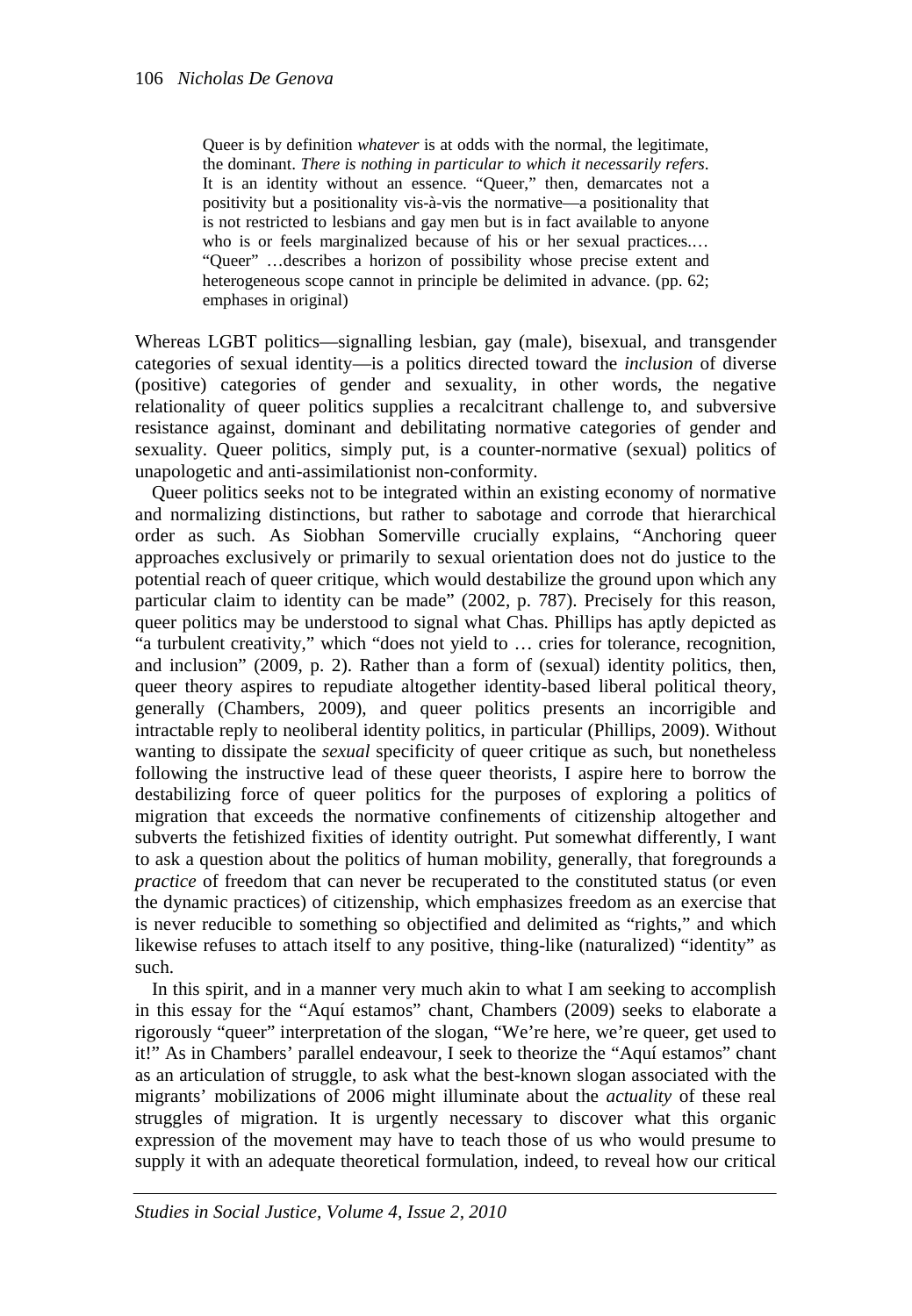aspirations themselves must follow the theoretical lead of these practical struggles. As I have already suggested, neither the migrant nor the queer chant articulates itself as a demand or a plea; neither makes any claim for inclusion. Indeed, as Chambers makes explicit, it is not even properly apprehensible in terms of a negative dialectics of *recognition*, which would "run the risk of reducing it to the standard formula of minority identity politics" (p. 17n5). Queer sexual practices and pleasures manifest a kind of non-conformist and non-compliant freedom that, within the socio-political order of heteronormative patriarchy, can only be classed as an abject excess generated systemically by that order's naturalized hierarchy of distinctions and discriminations. They are not even properly objectified "sexualities," as such, which might thereby be "incorporated." The queer injunction, "Get used to it," Chambers contends, "is not a call for *recognition as normal*, but rather an insistence that *deviation from the normal will persist*. After all, what 'we,' as those who hear the chant, are supposed to 'get used to' is precisely the fact that 'they' are *queer—*not that they are like us but that they never will be" (p. 12). The incorrigibly radical stakes here are plainly not simply a "progressive" transformation of what is deemed "normal" but instead a conclusive abolition of all normativity, as such. Analogously, in the migrant mobilization chant, the assertion "we're not leaving" and, furthermore, the promise to return in the event of expulsion, is tantamount to a declaration that short of an utter and universal abolition of state borders, "illegality" cannot be expunged under any circumstances.

Alongside other demands (most notably, the always-contingent and inherently partial demand for "legalization"), here, then, was a cacophonous and incongruent assurance that the "illegality" of undocumented migrants is endemic and, within the socio-political order of "national" state sovereignty and border enforcement, will indubitably persist. Thus, many migrants, especially the undocumented, could adopt a disconcertingly candid, sober, and above all *realistic* assessment of the sociopolitical fact of their unforgiving abjection. They thereby defiantly rejected the implausibly utopian mandates of assimilationism in favour of an irredeemably *queer* (non-normative) politics. That is to say, rather than seeking recognition or exoneration, this aspect of the movement boldly affirmed: *We're here, we're illegal, get used to it!* Rather than a politics of citizenship and inclusion, then, this migrant mobilization chant revealed the intrinsic parochialism of *any* formulation of citizenship.

#### **Incorrigibility: The Politics of Anti-Identity**

Recent attempts to reinvigorate the ongoing theorization of queer politics—notably, the essays by Chambers and Phillips which I have cited—have taken an instructive cue from the philosophical work of Jacques Rancière (1992, 1995, 2004, 2006). For Rancière, the very category "politics" is guarded as something comparatively rare and extraordinary. It does not merely refer to those arenas in which subjects pursue their competing interests, negotiate disputes over resources, and otherwise engage one another within the given parameters of a dominant system of distribution in order to obtain more power, wealth, recognition, or prestige. This sphere is what Rancière variously calls "the order," "the count," or most tellingly, "the police." *Politics*, on the other hand, rather than participation in this game of order, instead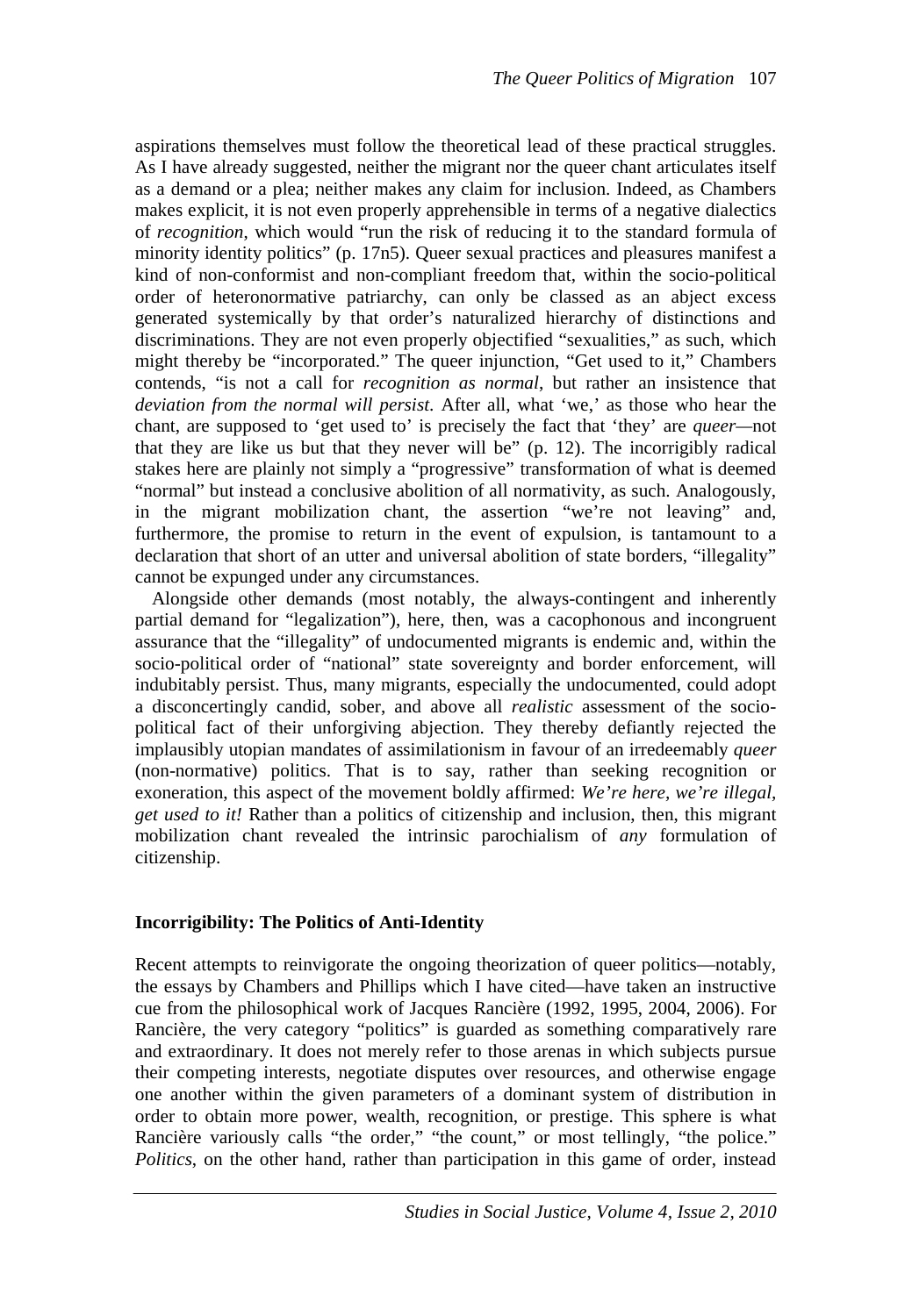refers to the radical disruption of such an order, precisely by the unwelcome and unseemly interventions of those who literally have no place within it—those who, from the standpoint of order, truly *do not exist*—those who comprise "a part that has no part." Rancière summarizes his understanding as follows:

> You can count the community as the sum of its parts—of its groups and of the qualifications that each of them bears. I call this way of counting *police*. You can count a supplement to the sum, a part of those who have no part, which separates the community from its parts, places, functions, and qualifications. This is politics…. (2004, p. 305; emphasis in original)

"Political subjects," therefore, are only truly *political* for Rancière insofar as they are "surplus subjects." As he explains, "They inscribe the count of the uncounted as a supplement" (2004, p. 305). The "supplement" is a kind of *excess*: it exceeds the limits and constraints of the existing order.

From this standpoint, then, genuine politics tends to be exceptional, extraordinary, and intrinsically unsettling. Politics, then, can only be about the queer and incorrigible incoherence that produces a crisis within the presumed normative "order" of normal "existence." As Phillips adds, in his elaboration of Rancière's distinction:

> A political moment is witnessed only when a discrepancy arises between, on the one hand, the counting of different parts in the order and, on the other hand, the existence of those parts. This discrepancy results in a confrontation between a party or order that *exists*, and one that does *not exist*. The discrepancy built into the order escapes the ordinary measurement of things and comes to a head at a particular moment, exposing this miscalculation of parts equaling a whole…. Order is the background from which politics emerges, reconstituting the ruptured arrangement of parts. (2009, p. 3)

Importantly, politics for Rancière is therefore about the disruption that transpires when "those who have no part" become paradoxically manifest as the un-counted part that produces a crisis of order by exposing a fissure within its fabric (1995/1999, pp. 14-15). Indeed, this formulation has striking resonances with Kristeva's formulation of the abject as that part which is "rejected [but] from which one does not part," thereby throwing system and order into disarray, and threatening identity and meaning itself. Likewise, the theme of nonexistence in Rancière clearly articulates as well with Susan Coutin's instructive elaboration of migrant "illegality" as entailing a space of juridical "nonexistence," whereby undocumented migrants' substantive physical and social presence (or, existence) is contradicted and riddled by their official legal negation and the systemic erasure of their legal personhood (2000, pp. 27-47, 2003).

The insurgencies of those with no part name the miscount and enunciate it as a wrong, and in so doing, according to this schema, those of no-count literally conjure themselves into existence by making an unseemly appearance within the now disrupted and newly unstable order. This is what I am contending was at stake in the migrant mobilizations of 2006, wherein those who were presumed to have no apprehensible existence of any consequence to the existing order of things asserted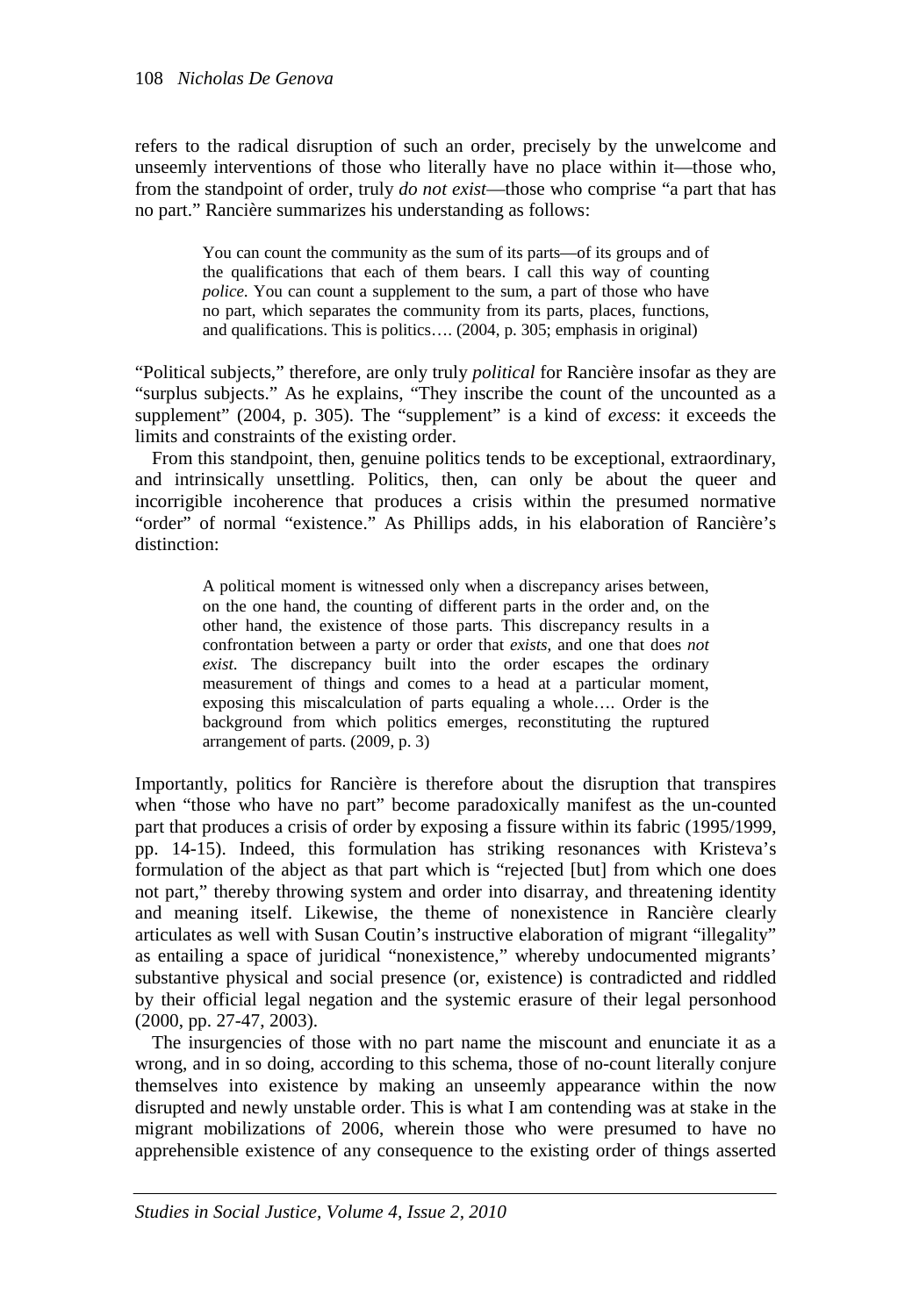an uncanny existence (*Aquí estamos!*), which exposed a glaring discrepancy in the police order of state sovereignty, citizenship, and business-as-usual. However, it is crucial here to appreciate that, for Rancière, the uncounted do not thereby simply *ask*  to be counted (included). Indeed, the very ability to make such an appeal would indicate that they have already been incorporated as part of the count, albeit in some plainly disadvantaged or subordinate fashion: this is the routine stuff of ordinary disputes over inequality. As Phillips explains:

> Making such a request would require not only mutual acknowledgement of the existence of parts without a part, but also a shared language between those non-parts and the dominant order…. the count is everyone who *exists*, not everyone who is *included*…. Both the have's and have-not's are within the count; the type of disagreement between them is of a different nature… In fact, inequality within the count is a result of a more fundamental equality: everyone who is in the order is equally existent. (2009, p. 4)

Queerness, then, derives its precisely *queer/political* force from a kind of *unintelligibility* within the order (Chambers, 2009), and is specifically grounded in "the incommensurable conflict over the count. Policing is the attempt to eliminate this conflict" (Phillips, 2009, p. 3). This is why queerness cannot be reduced to a mere catch-all category that aspires toward an inclusivity otherwise beleaguered by the proliferation of positive sexual identities, such as "gay" or "transgender." What makes queer politics both specifically queer and distinctly political, in these Rancièrean readings, is its negativity. This, moreover, is why the awkwardly liberal notion of "queering the state" (Duggan, 1994) is deeply misguided (see, e.g. Puar, 2007; Puar & Rai, 2002).<sup>[8](#page-21-0)</sup>

Queerness (unlike "homosexuality," for instance) audaciously asserts the existence of something fundamentally unintelligible, incommensurable, incompatible, and finally inassimilable. And indeed, what makes it political is the irreducible fact that it is incorrigible. As I have sought to demonstrate, this is exactly the same bold and unabashed position that the migrant mobilizations adopted as their single most characteristic gesture: *We're here, we're illegal, get used to it!* Or, to put it in Rancière's terms: *We are the part that has no part; yet, we are here, we exist—and we're not going anywhere!* Indeed, another migrant mobilization chant invokes the ambiguities and ambivalences that are suggested by the Rancièrean problematic of "the count," explicitly: *No somos uno, no somos cien; Somos millones; ¡Cuéntanos bien!* [We're not one, we're not a hundred—we're millions; Take a good count of us!].<sup>[9](#page-21-1)</sup> One could detect here the workings of a more prosaic and predictable notion of the "democratic" desire to be counted, and thus, something like a prefigurative politics of incipient citizenship (perhaps insurgent, but nonetheless strictly intelligible according to the normative logic of the dominant political order). Taken this way, this indeed would be an analogous gesture to the sorely vexed slogan, "Today we march, tomorrow we vote." Nevertheless, there is also a kind of menacing gambit, which dares the order of the police: *Count us—IF you can!*  According to this more incorrigible logic, the migrant multitude acknowledges the political rationality of "the count," only to underscore its flagrant and flamboyant disregard for it. Here, migrants effectively proclaim (and demonstrate) their own uncountability, their "countless"-ness. To announce "We're millions" is in fact not to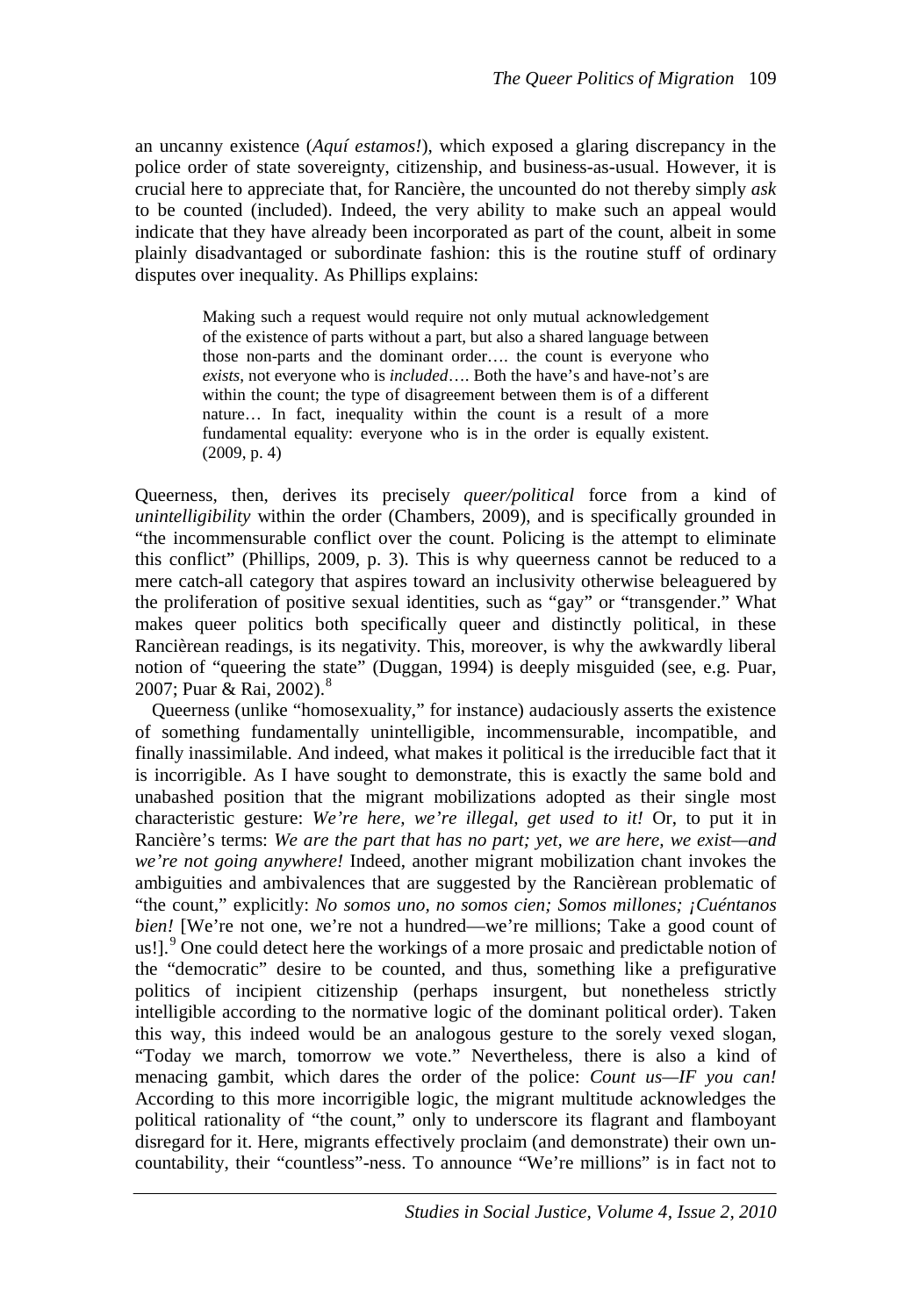stipulate a real (literal) count so much as to incite the collapse of the official count. It affirms the impossibility of counting this disruptive but unmistakably enormous part that has no part within the count. Such a challenge accompanies the parallel assertion that the ever-deportable mass of undocumented migrants is so innumerable that they truly could never be expelled (deported), under any circumstances. More fundamentally, however, this assertion inflames a real situation in which countability has become unintelligibility, and in which migrants can audaciously proclaim: *We're not going anywhere; you can't get rid of us*.

The "we" that is posited in this queer politics of migration, however, does not affirm the existence of a positive constituency. In spite of agonistic slogans, such as "Today we march, tomorrow we vote"—which for the vast majority of undocumented migrants is utterly implausible, and thus readily recognizable as fanciful and vacuous—most of those who took to the streets in protest were not going to be easily marshalled as any sort of electoral bloc within the existing order of the U.S. state. Nor does the "we" that migrants asserted uphold the existence of an "identity," as such. Certainly, within the migrant multitudes, there was ample evidence of a remarkable heterogeneity, predictably enough comprised of a vast array of specific racialized and national-origin categories and sub-categories of "foreign" identity (albeit with Latinos—and more specifically, Mexicans—playing an indubitably preeminent role). There is no denying, moreover, that particular organizing efforts sought precisely to assert that these migrants' insurgent energies could and would be domesticated for the purposes of various more predictable minoritarian political projects. But to be *migrants*—and to be "illegal" migrants, in particular—is a strictly *relational*, and in this sense, negative, identity (constituted in and through a social relation that is finally contingent). There is nothing positive, essential, or cohesive about it which could coalesce around any sort of distinct "group" or "population," and it is crucial to rigorously avoid the trap of endorsing culturalist notions of a generic "immigrant experience" (what I have elsewhere designated as "immigrant essentialism"; see De Genova, 2005, pp. 56-94). Instead, migrant status ("authorized" or "illegal") entails a spectrum of juridical and sociopolitical relations to the state, and must be actively and more or less deliberately produced through the law and its enforcement. Thus, a queer and sundry assortment of different identities came to be bundled together through the mere commonality of belonging, however haphazardly, to that category that is the part of no account—the disposable, ever-deportable mass of migrants with debased, negligible, or no legal personhood whatsoever, who from the standpoint of the dominant order of citizenship, simply do not exist.

These migrants' exuberant and outspoken proclamations of their existence—their presence, their "here"-ness, indeed, their "we"-ness—and the incorrigibility they celebrated in their defiant refusal to be silenced, suppressed, or expelled, therefore, can only be apprehensible as *a politics of anti-identity*. This more contingent "we" had nothing positive in common—within the U.S. political order—except their negative relation to the machinery of the state, which reduced them all to rightless denizens and de facto "suspects." Like Halperin's depiction of the meaning of "queer," this was "an identity without an essence ... not a positivity but a positionality." On the other hand, if there was nonetheless an alternative sort of positivity at stake here, albeit only an incipient one, it congealed around the "we" that was apprehensible only within the *global* social relation of labour and capital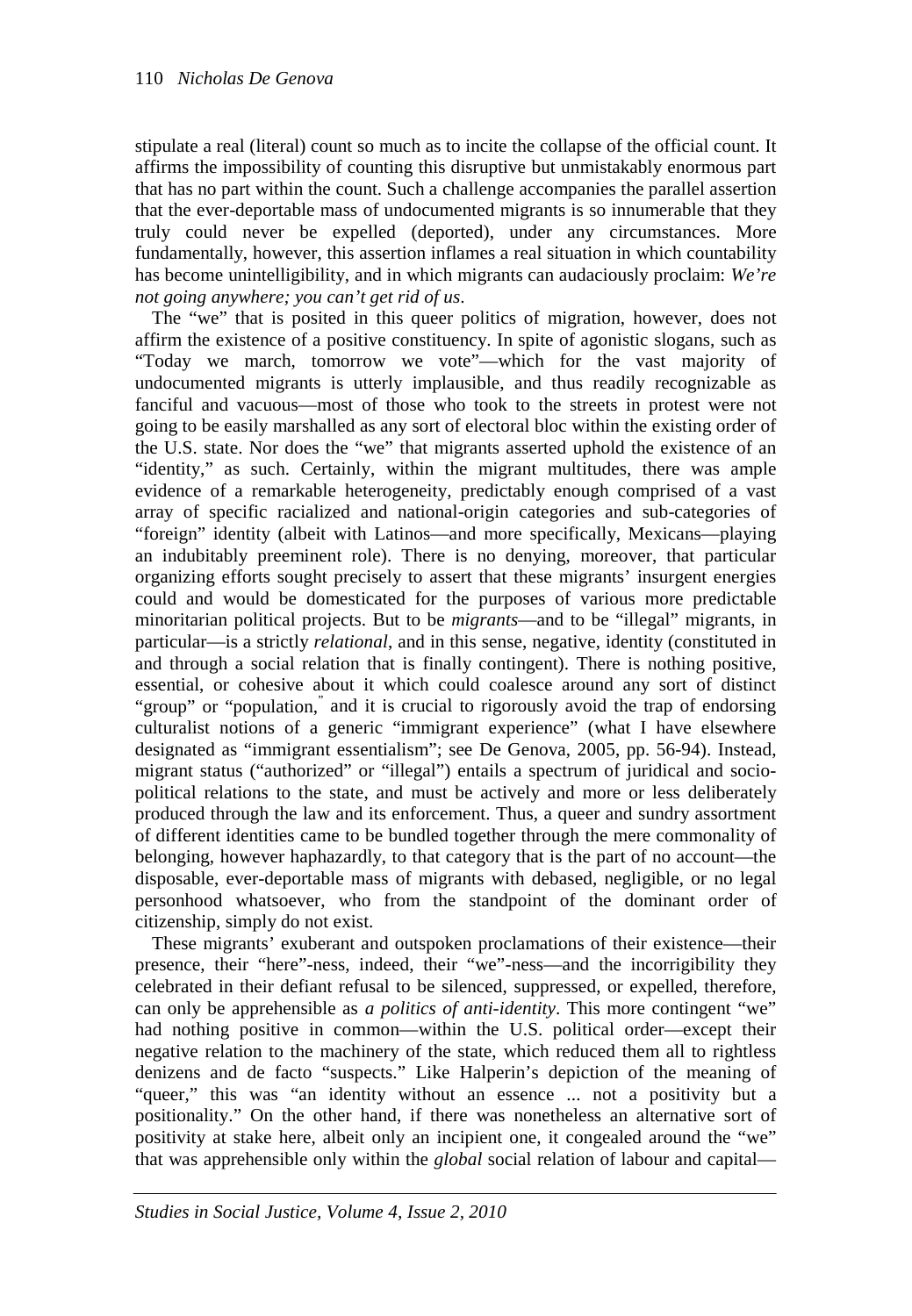the positive "we" of labouring humanity, as yet unnamed and finally reducible to no "identity" as such (De Genova, 2010b).

This negative space of relationality, in contradistinction with the positivity of identitarian positions and attachments, can be affiliated to another concept in Rancière. "Political subjects," he argues, "… are always defined by *an interval between identities*, whether these identities are determined by social relations or juridical categories.… Political subjects exist in the interval between different names of subjects" (2006, p. 301; emphasis added). In other words, subjects may be activated as genuinely *political* subjects, according to Rancière, only when they operate from a position that is *not* reducible to the given terms and coordinates of already cognizable and thus, actually *existing* identities. In this sense, as Dimitris Papadopoulos and his colleagues (2008) have argued, these politics often involve a long incubation during which they remain relatively *imperceptible*. Accordingly, politics erupts from that incipient and often elusive space of non-identity, the interval defined by non-existence: its eruption is radically new, hitherto un-accounted for, unpredictable and unanticipated, and it interrupts the order of things with an odd (queer) supplement, an excess that, strictly speaking, does not belong and has no place. Politics, then, is indeed not a matter of accommodating and integrating otherwise aggrieved identities, not a matter of "inclusion" at all. Instead, it is about the crisis that ensues from the abrupt and troublesome appearance of that which officially does not exist, cannot be counted or recognized, and makes unruly claims that are essentially unintelligible within the order of the police: *Here we are, we're illegal—come and get us … but if you do, we'll come right back!*

## **Nationalist Compulsions and the Global Politics of Transnational Mobility**

A genuinely *critical* scholarship of migration must in fact be addressed to the task not merely of describing but also theorizing—and critiquing—*actual* struggles, the real social relations of unresolved antagonism and open-ended struggle that continuously constitute social life. Here, it is crucial to specify that the very notion of "society"—the reified and fetishized "thing" that tends to be casually called "society"—involves an uncritical presupposition whereby the presumed "object" of social analysis is *objectified* on precisely a "national" spatial scale (Hindess 2000; Holloway 1994). This is symptomatic of what John Agnew (1994) has depicted as one of the enduring effects of "the territorial trap" of contemporary political thought. As Neil Brenner and his collaborators note, "this establishes the national scale as the ontologically necessary foundation of modern political life" (2003, p. 2).<sup>[10](#page-21-2)</sup> These epistemological and methodological problems are especially pertinent to migration studies (De Genova, 1998, 2002, 2005; Wimmer & Glick-Schiller, 2003). Indeed, as Willem Schinkel (2010) has argued, the very notion of "integration" operates more generally as a decisive and routine short-circuit through which a (territoriallydefined, "national") "society" may be produced and stabilized as a delimited object with determinate boundaries demarcating its putative *inside* from its constitutive *outside* (cf. De Genova, 2007b). The very processes of state formation and their compulsive nationalization must consequently be seen as part of what is in fact *generated* through the social struggles surrounding transnational human mobility and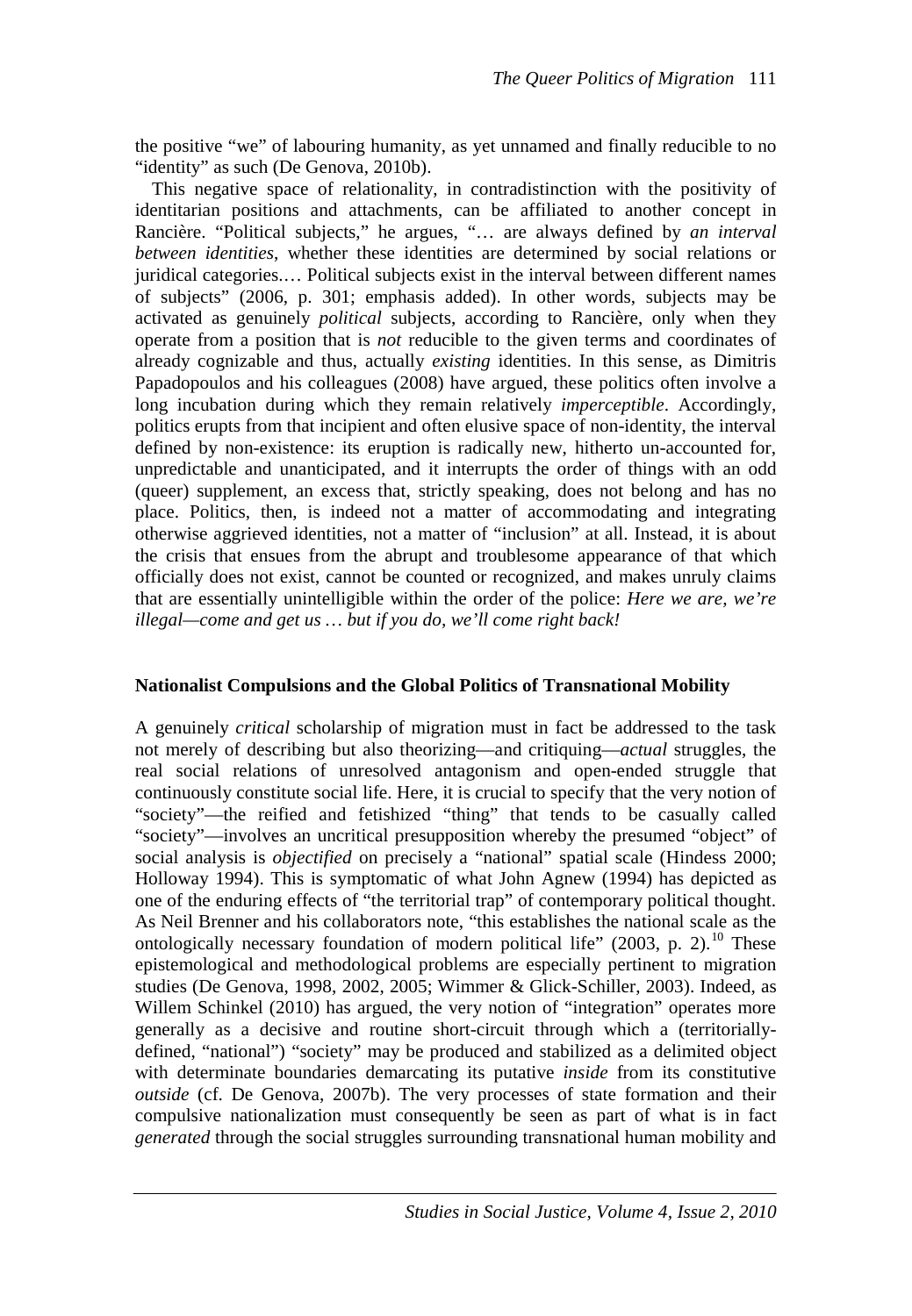the political conflicts of "immigration," whereby the figure of "the immigrant" is produced as an object of U.S. nationalism (De Genova, 2005, pp. 56-94).

Nonetheless, these struggles operate within the fetishized (apparently fixed and durable) parameters of already-constituted (reified) state formations and their regimes of "legality" and "illegality." All migrations, after all, are composed as historically specific products of the intersections of particular formations of human mobility (migratory movements) with the distinct political and legislative histories of particular states and their consequent legal economies of meaning and differentiation (De Genova, 2002). Part of what is at stake in these struggles, however, is no less than the state itself. For, the subordination of (deportable) migrant labour is a decisive and perennial task in the expressly "political" mediation (by territorially-defined, "national" states) of the *global* capital-labour relation (De Genova, 2010a, 2010b; cf. Holloway, 1994). Hence, this essay has hitherto referred in a relatively unproblematized way to the 2006 mobilizations as having taken place and been substantively located "*in* the United States." But it is quite relevant to note that this movement, much as it was centrally preoccupied by the legislative horizon affecting the juridical status of migrants within the space of the U.S. nation-state, had transnational repercussions and ramifications, as it inspired parallel mobilizations in a variety of other sites across Latin America (Robinson, 2006). Still more important, the struggle of these transnational migrants radically intervened in the ongoing (re-) composition of the tempos and tenor of the U.S. state's politics of "immigration" and law-making. Thus, what is at stake here is not simply the analysis of socio-political processes "in" the United States (as if they could be apprehensible as effectively contained within a durable receptacle known as U.S. "society"), but rather the critical theorization of a transnational social relation of labour and capital and the global politics of migrant mobility *as constitutive of* the contemporary United States as such (De Genova, 2007b). The critical analysis of the 2006 migrant struggles, then, can illuminate a more encompassing interrogation of the historical specificity—in the present—of the United States as a state formation, of the particular manifestations of its politics of immigration, of U.S. nationalism and nativism, and the full gamut of its nationalist compulsions. Furthermore, what manifests itself here as an eminently "political" struggle between migrants and the U.S. state, in particular, must therefore always be apprehensible as simultaneously an insubordinate mobilization of (transnational) migrant labour against the more generalized terms of its subordination to (global) capital. It is not tenable to imagine that this overtly "political" insurgency of migrants "in" the United States is somehow a matter of no consequence to capital. The nationalist compulsions through which politics tends to be fought out in actual struggles, especially with regard to "immigration" within the space of a specific "national" state, must always be critically conceptualized in terms of the *global* politics of the capital–labour relation. In this respect, the transnational mobility of labour—like all labour under capitalism necessarily has a double character, as (effectively subordinated) labour-*for*-capital while always also potentially labour-*against*-capital, which is never pre-determined and remains ever unpredictable and volatile.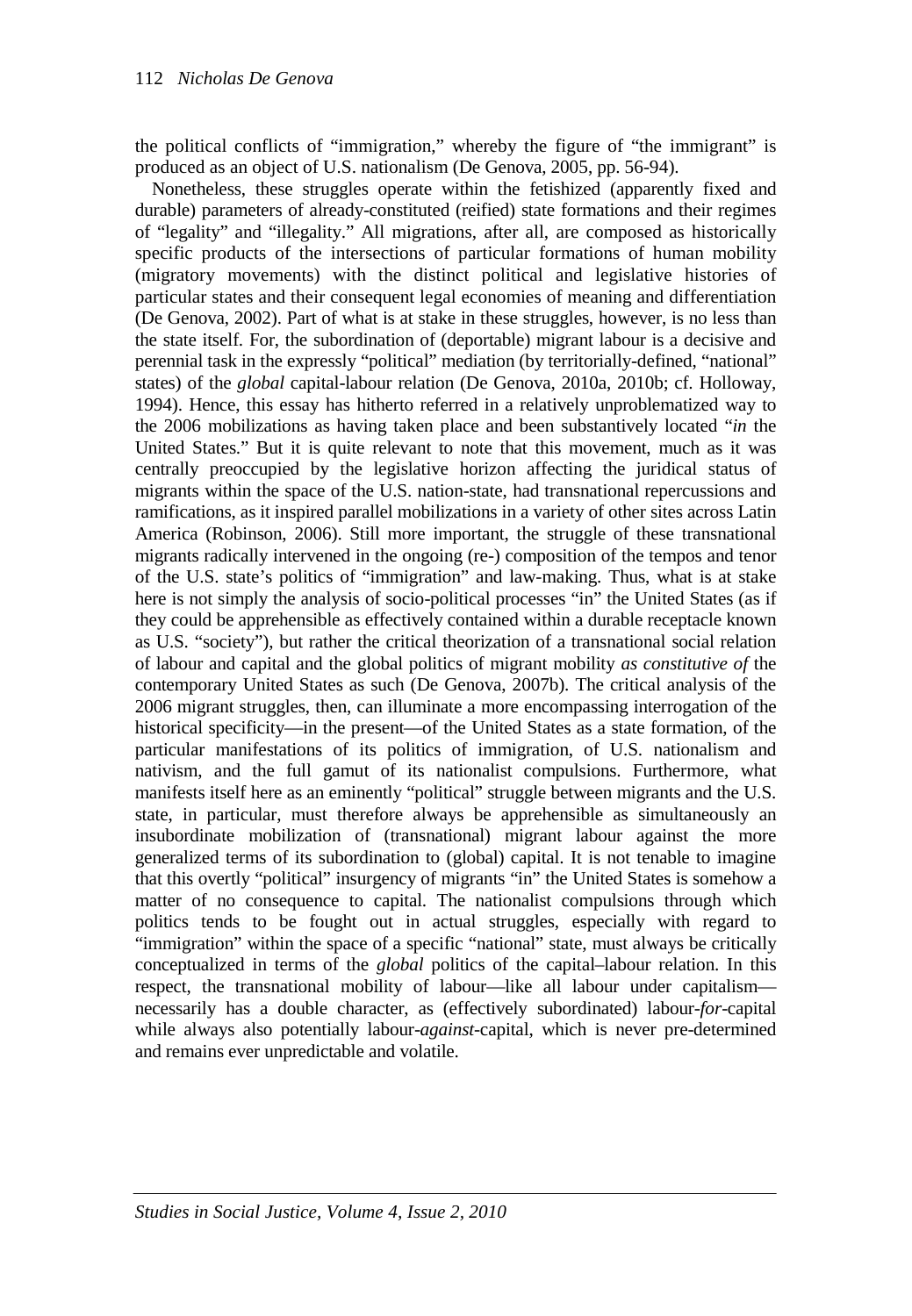# **"Illegality" and Incorrigibility**

The ultimately abortive Border Protection, Antiterrorism and Illegal Immigration Control Act plainly made a central target of undocumented migration and "illegal aliens." Predictably, therefore, the positive demands of the movement commonly included various formulations of "legalization" for undocumented migrants. However, the proposed law notably included abundant provisions not only for the outright and summary criminalization of the undocumented but also for the manipulation of myriad technicalities in the corpus of immigration law as pretexts for the illegalization of otherwise "legal" (and generally law-abiding) non-citizens. It actively and aggressively sought to blur the bright lines between "legality" and "illegality," in other words, in favour of a massive degradation of the social and political condition of all migrant denizens, as such. Thus, the bill's bluntly punitive and repressive features served to instigate an otherwise improbable coalescence and cohesion among juridically divergent categories of migrants, which might previously have been effectively disabled by the invidious and divisive dimensions of immigration law's economy of distinctions and discriminations. Thus, a kind of improbable "we" crystallized precisely through the negativity of this common act of refusal. Nevertheless, the premier focus of all the protests, as a consequence, was to simply but audaciously denounce the purportedly "antiterrorist" immigration law. This means that much of the actual content of the protests acquired a distinctly plaintive tone.

The predominantly defensive character of the struggle was amply evident in the abundance of slogans that tellingly revealed the movement's more generally beleaguered sensibility, such as the agonistic and preemptively compromised proclamations, *We Are Not Terrorists*, and *We Are Not Criminals*. These sorts of migrant complaint are inherently compromised, I contend, because by responding in kind to the offending allegations of the dominant nativist metaphysics of suspicion, they are induced to inhabit the same discursive terrain. Their strictly defensive posture within this arena of discourse inevitably compels them to verify its premises and uphold its conceits: in short, they seem to reply, there really are "suspect" migrants, the affinities between "crime," "terrorism," and "immigration" are genuine, palpable, and legitimate concerns—it's just that … "we are innocent!" Thus, these migrant respondents asserted that the conjuncture of the Homeland Security State's metaphysics of antiterrorism with "illegal immigration" was simply misguided and misplaced. These were the sorts of reply that seemed to say, "We may be 'illegal,' but otherwise we are truly innocent, good, deserving, and in effect, legitimate 'immigrants'." In the worst scenario, some (Latino) migrants during the 2006 mobilizations even volunteered themselves as accomplices, in effect, of the security state's ostensible "war against terrorism": they fashioned themselves as its would-be advisors, waving placards that only half-ironically declared, *The 9/11 Hijackers Did Not Speak Spanish*. Thus, alongside and against the politics that promoted an expansive, negative (anti-identitarian) "we" encompassing the full spectrum of the deportable, here was a positive, specifically Latino (and in this instance, reactionary) identity politics of denouncing "terrorists" (the proverbial "9/11 hijackers") as non-citizens who "did not speak Spanish." The transparent sarcasm notwithstanding, these sorts of gestures could only uphold anew the presumed sanctity of the tasks of counter-terrorism that had by now become the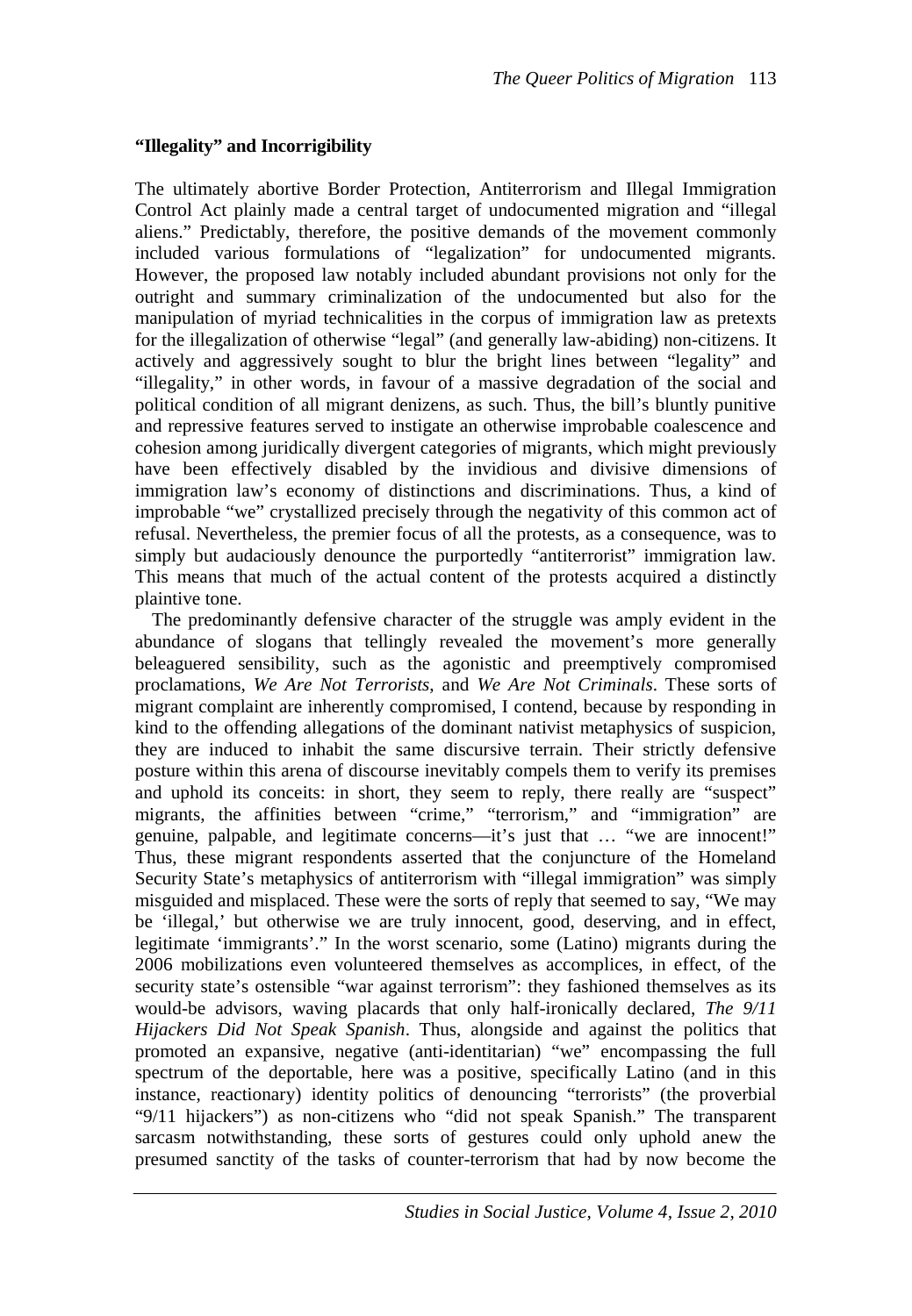paramount mandate of the immigration authorities. And they reaffirmed the dominant insinuation of a racialized logic of suspicion and culpability which figured Arab and other Muslim non-citizens as de facto enemy aliens (De Genova, 2007a; cf. Ahmad, 2002, 2004; Bayoumi, 2008; Cainkar, 2002, 2003, 2004, 2005; Chon & Arzt 2005; Cole, 2003, pp. 47-56; Daulatzai, 2007; Fernandes, 2007; Human Rights Watch, 2002; Maira, 2004, 2009, 2010; Puar, 2007; Puar & Rai, 2002; Saito, 2001; Volpp, 2002).

In the same spirit of conformity with the dominant ethos of a besieged but reanimated U.S. nationalism, there was likewise an extraordinarily vociferous and emphatic effort by the more conservative elements in the 2006 struggles to insist that protesters should carry U.S. flags, as a sign of "loyalty" and as a testament of the assimilationist desire to truly "become Americans." In these debates within the movement, the explicit referent was the customary profusion of flags representing the migrants' diverse countries of origin, which would purportedly have served to merely verify the worst nativist suspicions of the anti-immigrant lobbies (cf. Baker-Cristales, 2009; Pulido, 2007). More controversial but similarly compromised by U.S. nationalist prerogatives was the release on April 28, 2006 of "Nuestro Himno" ["Our Anthem"], a Spanish-language rendition of "The Star-Spangled Banner" (the U.S. national anthem). Distributed to Spanish-language radio stations on the eve of the May 1 demonstrations, the song was intended to serve as an anthem of solidarity for the movement, and was quickly disparaged as verifying an anti-assimilationist repudiation of genuine "Americanness." Anti-immigrant columnist Michelle Malkin, for instance, decried it as "the Illegal Alien Anthem."<sup>[11](#page-21-3)</sup> Migrant "illegality," then, remained the hard kernel around which circulated all these competing and conflicting projects of negotiating the boundaries of U.S. national identity, either surveilling and superintending the high premiums of nativist intolerance and hostility, or magnanimously seeking to "assimilate" the iconic "bad immigrant" (the undocumented) into the hallowed xenophilic aura of the proverbial "good" one, which serves to verify for U.S. nationalism the resilient choice-worthiness of an "Immigrant America" (Honig, 1998, 2001, pp. 73-106; cf. De Genova, 2005, pp. 56- 94).

The migrant struggle of 2006 was thus pressed to respond to the enduring and ever more fanatical fetishization of "illegality" as a presumptively obnoxious affront to, and unpardonable transgression of, the sanctity of the space of the state. Yet, for precisely this reason, the *other* politics of the movement, with its robust, repeated, and insistent declaration—*Here we are, and we're not leaving! And if they throw us out, we'll come right back!—*commands serious reflection. For, this other politics was the indeed the (anti-assimilationist) politics of the migrant struggle's irreducible and incorrigible otherness. This slogan is readily apprehensible within the U.S. "national" context, of course, and may even be recuperable for various more conventional assimilationist projects; in effect: *We're here, our inclusion is already an irreversible fact, so our integration and assimilation must be embraced; in any case, they are inevitable*. But there is a radical open-endedness operative here, which defers and effectively silences the question of assimilation altogether—as finally irrelevant: *Whatever we may become, we're not going anywhere—here we are, here and now*.

It is useful, furthermore, to reframe this affirmation of migrant presence—both literally physical and socially substantive presence within the space of the U.S. nationstate—as also the enunciation of a global *mobility*. It overtly proclaims itself to be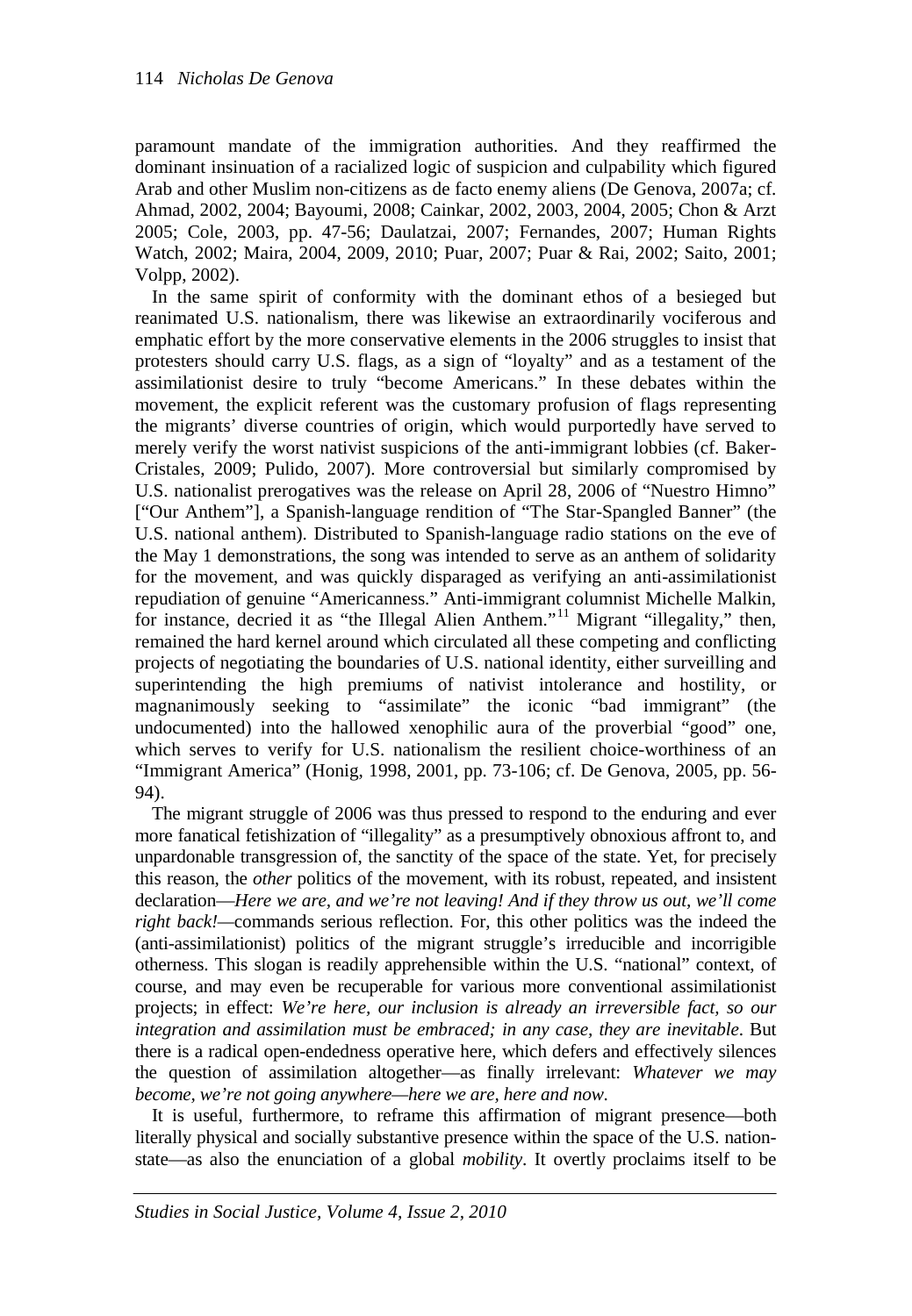unapologetically "here," but the promise to return in spite of deportation also boldly signals, by implication, a kind of *ubiquity*, which is accomplished in and through mobility—in effect, declaring: *We are everywhere*. Indeed, the defiance that migrants in the United States asserted and the resilience that they celebrated were tantamount to announcing: *We are free in our movement and through our movement—and by means of our mobility, we elude your efforts to control our movement and contain our freedom*. Here, in short, was a politics of *migration* that exceeded the prescribed "politics" of "immigration," a global politics of transnational mobility, an *excess* that could not be domesticated and refused to be incarcerated within the space of the U.S. nation-state. Actual migrant presence *within* the space of the U.S. state was thereby coupled with the omnipresent potentiality of *more* migration, signalling the *global* horizon of a migrant "presence" beyond the borders of the state, which remains always possible and merely awaits its own mobilization as migration-in-fact (De Genova, 2010b). Here, in other words, was a vibrant expression of the *autonomy* of migration.<sup>[12](#page-21-4)</sup> Alongside the variety of other more conventional efforts to deflect the allegations of "undeservingness" affiliated to their "illegality," therefore, here was an enthusiastic and recalcitrant affirmation of migrant mobility, as such, and a veritable embrace of de facto "illegality" itself. This slogan thereby suspended the compulsory nationalist question of "assimilation" altogether, negating its pertinence and repudiating its validity: *We are who we are, and what we are; we're here, and there's nothing you can do about it*. Furthermore, they seemed to assure the authorities: *We're here today, may be there tomorrow, but will be back here again thereafter—Catch us if you can!* Simply put, it was an exuberant proclamation of incorrigibility. As some migrants made explicit, *We're illegal—so what?* (McNevin, 2009, p. 74; for analogous examples from the 1990s, see De Genova, 2005, pp. 238-239).

## **"Immigrants' Rights" … and Migrant Rightlessness**

At the outset of this essay, I deliberately depicted the two chants—*Aquí*  estamos...and *We're here, we're queer...*—not as "immigrants' rights" or "gay rights" (much less, "queer rights") slogans, but rather as the respective expressions of migrant and queer *mobilization*. That is to say, they erupt from *mobilities* which cannot be fixed into place, categorized, and regimented. They refer us to practices and processes of open-ended becoming that actively produce and transform space, not fixed identities or knowable "objects" to be put in their place. Furthermore, I have emphasized the significance and salience, for interpretive and analytical purposes, of the fact that neither chant advances anything on the order of a demand. Neither slogan is a claim for "rights," and neither appeals in any simple or straightforward sense for "recognition" (much less, for "representation"). To follow further the logic of the earlier discussion of Rancière, these are *political* enunciations precisely because they do *not* seek inclusion within the existing order of rights, privileges, and entitlements, and do not even seek to be intelligible within that framework of assumptions. Inasmuch as, by means of these slogans, "illegal aliens" and queers are satisfied to simply announce their existence and boldly affirm their abject presence—come what may, all conceivable recriminations and repercussions notwithstanding—they operate according to an altogether different, antiassimilationist logic of struggle, for which and through which freedom is a practice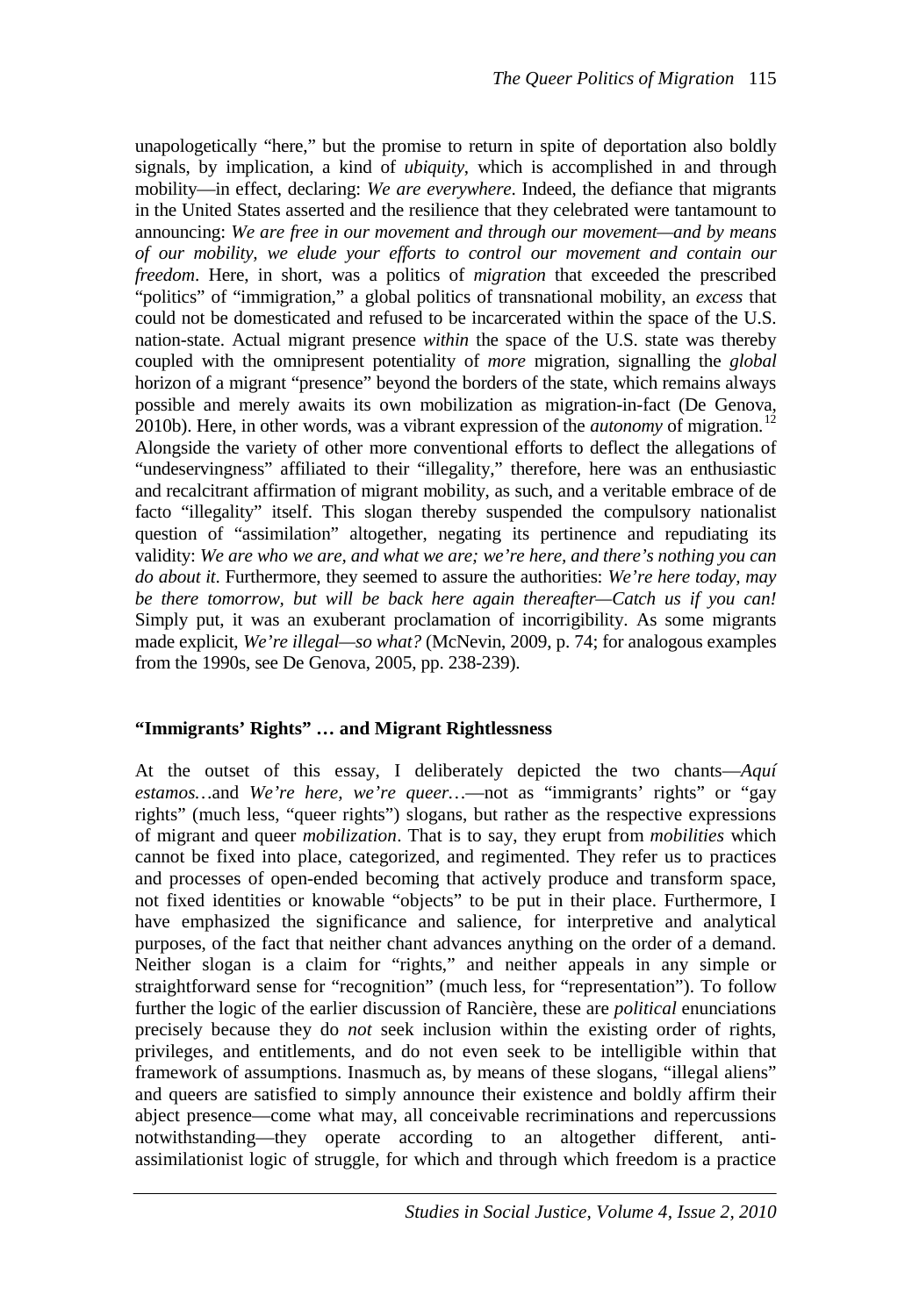consummated by its own exercise. Rather than making claims for rights, these interventions complement irreconcilable antagonisms with incorrigible alterity. They make no pretence of the possibility of reconciliation. They are the irruption *from within* of an irreducible "outside," an inassimilable excess, which seeks no integration within the system of their own loathsome abjection. Thus, they menace that system with the collapse of its own normative meanings and coherence. If they make claims, moreover—even if only by implication—they are tantamount to the sorts of claims that ultimately demand the utter collapse of the whole normative order.

In a socio-political context of legislative assault against the residual semblances of migrant legal personhood, escalating border militarization, and intense securitization, the very notion of "immigrants' rights" is really rather peculiar, if not completely oxymoronic. Indeed, the very idea of "immigrants' rights" instructively exposes some of the constitutive contradictions of the regime of citizenship itself and of "rights," more generally (De Genova, 2007a, 2009, 2010a, 2010b). As I would like to explicate in this concluding section, what I have designated to be the queer politics of migration is articulated alongside of—but fundamentally at odds with—this vexed concept of "immigrants' rights." If the migrant mobilizations of 2006 verified anything, it was plainly that deportable non-citizens, those migrant denizens officially relegated to a juridical status and social condition of ever more brazen and abject rightlessness, could never thereby be so casually dispossessed of their political prerogatives and their resilient resources for struggle. Their potential power and creative capacities as a genuinely political force was in no way reducible to their official (juridical) position of disability, as explicitly and sanctimoniously stipulated within the order of the police.

It is predictably symptomatic of political struggle in the United States, in particular, that the migrant mobilizations seemed to be almost exclusively focused on these *legalistic* questions of "rights," "illegality," "amnesty," and "legalization," and citizenship, more generally (but only in its narrowly juridical register). That is to say, the migrant mobilizations were quickly celebrated—perhaps prematurely, and in any case without much critical reflection—as a "new civil rights movement" (see, e.g. Chacón & Davis, 2006, p. 7; Johnson & Hing, 2007), in spite of the flagrant and preemptive ineligibility of migrants for any of the putative rights of citizens. Yet, there was virtually never any dispute over the substantive social conditions of migrants' marginalization, their material deprivation and real misery. Poverty was a relatively subdued if not completely silenced theme in these debates. Notably, the sorts of disputes over migrants' widespread impoverishment as racially subjugated "minorities," which might be pertinent to classic "civil rights" controversies concerning "second-class" citizenship, tended to be simply disregarded as irrelevant. Here, one recalls the preemptive terminology of the dominant anti-immigrant nativism: "What part of 'illegal' don't you understand?" Thus, against the hostile contention that migrant "illegality" renders any claim to "justice" effectively groundless, pro-immigrant advocates have tended to side-step these social questions in favour of a straightforward faith in "legalization." It is as if some sort of merely juridical remedy to migrants' "illegal" (deportable and rightless) condition would presumptively remove an onerous barrier and instantaneously make available to them the mythic upward social mobility ladder of canonical U.S. nationalist narratives about the "land of opportunity" (Chock, 1991). In this respect, the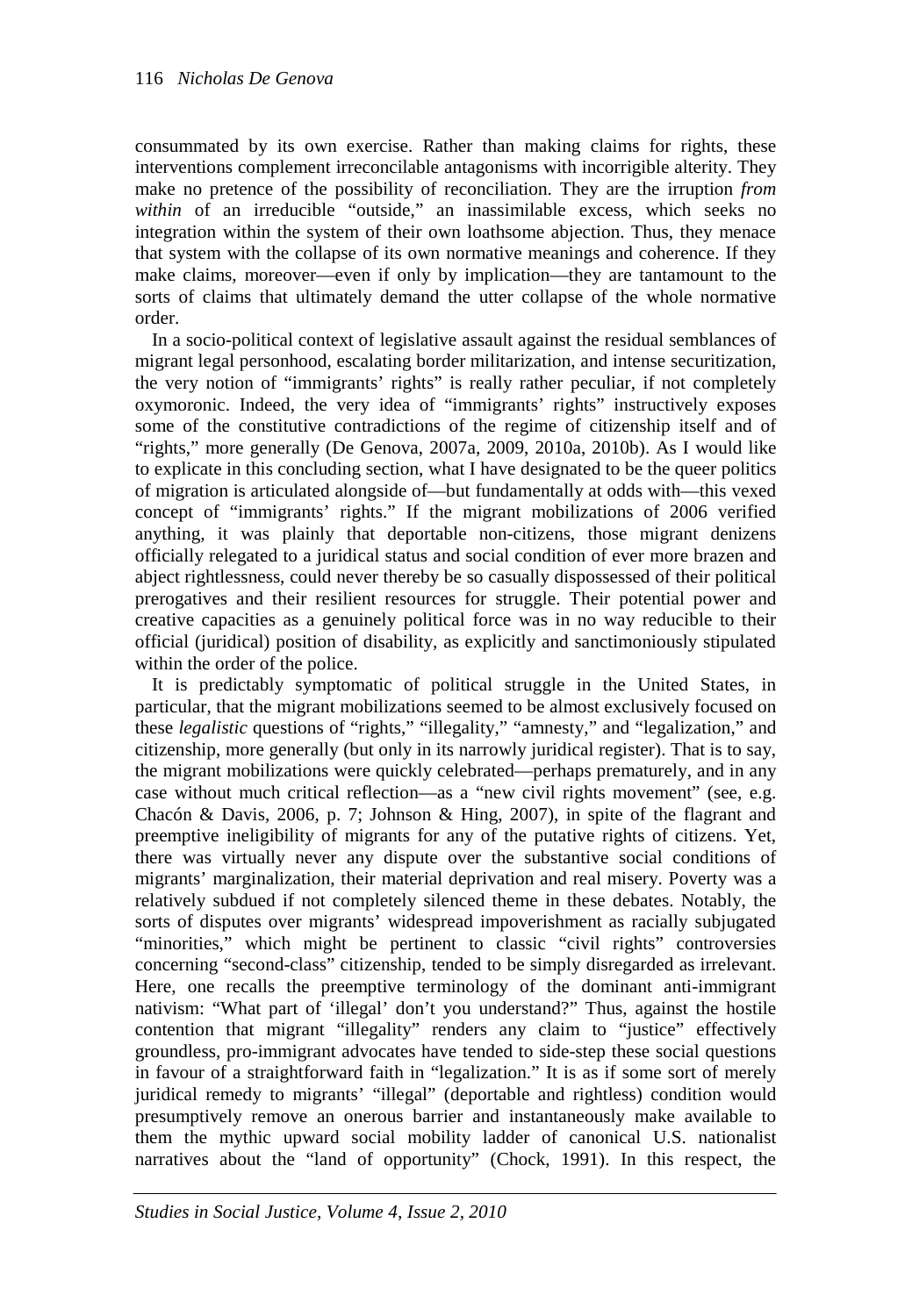legalistic preoccupations of these struggles remained recuperable to the hegemonic xenophilia, in Bonnie Honig's insightful phrase (1998, 2001), which animates liberal U.S. nationalist discourses of "immigration" (cf. De Genova, 2005, pp. 56-94). Thus, liberal advocates for migrant "legalization" and "immigrants' rights" could remain dutifully (if perhaps often unwittingly) faithful to the U.S. nationalist conceits and presuppositions regarding the promise of "Immigrant America" as a refuge of liberty and a haven of boundless opportunity.

In contrast to the statist and nationalist recuperation of migrant insurgency as a matter of "civil rights," others have discerned in the mobilization of transnational migrants an occasion for the reinvigoration of the sense and substance of "human rights." Indeed, the quite pervasive slogan *No Human Being Is Illegal* would seem to suspend the pertinence of "the law"—specifically, the worldly and parochial preoccupations of the immigration laws of nation-states—in favour of a "higher" (moral) imperative, grounded in the universalism of a presumably irreducible substantive *fact* of *humanity*, as such (Agamben, 2003).<sup>[13](#page-21-5)</sup> The agonistic plea of this slogan effectively responds to the socio-political reality of one or another state's illegalization of migrant non-citizens with the recuperation of these particular persons (and their specific relations to state power, sovereignty, and borders) as putatively "rightful" members of a universal (human) constituency. Such a slogan thereby invokes the spectre of a "law" that is greater than any particular state's immigration law—by implication, at least, a ("natural") "law" that finally must be grounded in the pure "nature" of human birth, or nativity, as such (cf. De Genova, 2010b). Yet, what is perhaps even more problematic for the purposes of this essay is that this slogan can also be read to proclaim, in effect: *All Human Beings Are Legal*. The gesture toward "human rights," then, entails a veritable *desire* for the law.<sup>[14](#page-21-6)</sup> In this sense, these wistful invocations of undocumented (officially rightless) migrants' putative "human rights," insofar as they operate as a grand affirmation of an ethereal ideal of "legality," remain trapped within the logic of sovereign state power. Thus, the project of configuring the struggles of migration as an iconic paradigm for "human rights" advocacy is finally one that is deeply ensnared within the rather more pernicious and ordinarily unexamined horizon of a global (supra-national, imperial) sovereignty.

One could read Rancière in support of such contentions about "human rights," but only in a distinctly queer, paradoxical manner. As I have briefly outlined, Rancière conceives of politics as the content of "specific scenes of dissensus" in which subjects who are officially deemed to not exist, paradoxically, nonetheless enact a "supplement" to the official "count" of the dominant order (2004, p. 305). He goes on to assert that the Rights of Man (or "human rights," so to speak) are indeed nothing less than the rights of these political subjects, those of no-count, who do not exist until they activate this dissensus and unsettle the order of the police. Rancière argues that this is why …

> even the clandestine immigrants in the zones of transit of our countries or the populations in the camps of refugees, can invoke [the Rights of Man]. These rights are theirs when they can do something with them to construct a dissensus against the denial of rights they suffer. And there are always people among them who do it. (2004, pp. 305-306)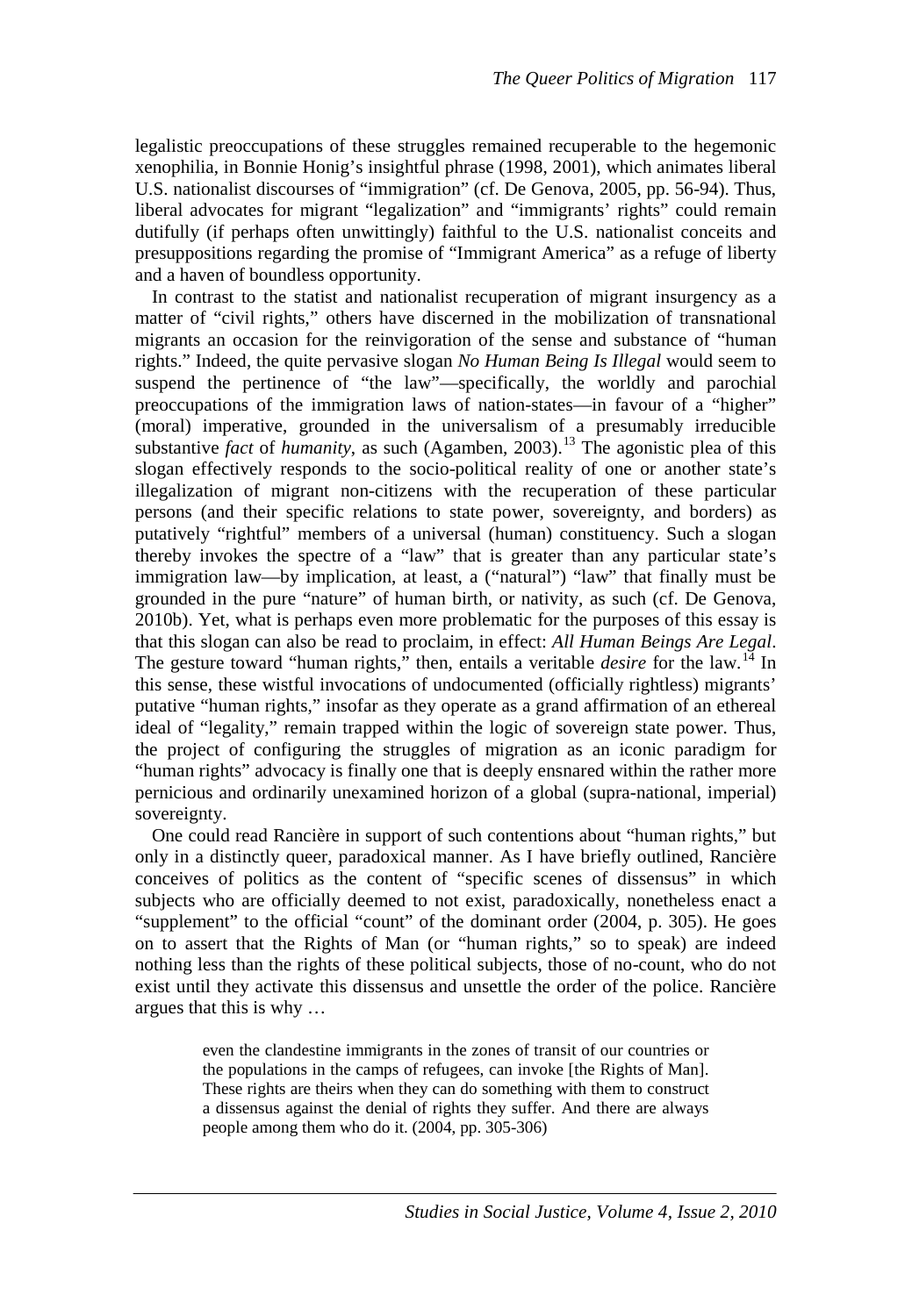In answer to the question "Who Is the Subject of the Rights of Man?", then, Rancière declares, in effect, that it is this hitherto un-counted subject, non-existent and of no account. Accordingly, the ostensible subject of human rights is the "surplus subject" who produces a dissensus, the supplemental miscount in which the part that has no part inserts itself and disrupts the order. Politics therefore ends up being largely a *polemic* about the verification of the Rights of Man. As Rancière explains:

> Ultimately, those rights appear actually empty. They seem to be of no use. And when they are of no use, you do the same as charitable persons do with their old clothes. You give them to the poor. Those rights that appear to be useless in their place are sent abroad, along with medicine and clothes, to people deprived of medicine, clothes, and rights. It is in this way, as the result of this process, that the Rights of Man become the rights of those who have no rights, the rights of bare human beings subjected to inhuman repression and inhuman conditions of existence. They become humanitarian rights, the rights of those who cannot enact them, the victims of the absolute denial of right. For all this, they are not void. … The void is filled by somebody or something else. The Rights of Man do not become void by becoming the rights of those who cannot actualize them. (2004, p. 307)

Thus, acknowledging the apparent emptiness of "human rights," Rancière suggests that it is precisely this emptiness that makes them viable for those who activate politics from a space of non-existence. From his critical vantage (and explicitly critiquing Hannah Arendt's classic account [1951/1966, pp. 267-302]), "rights" that are substantively empty are not in fact void—because their specifically *political* substance paradoxically derives from their activation of a dissensus that erupts precisely from a void, a condition of nonexistence. Human rights are activated, for Rancière, as the besieged rights of those political subjects whose very nonexistence within the dominant order verifies the contentious polemic that they initiate. From within this paradox, however, the otherwise vacuous and beleaguered notion of "human rights" might assume an enigmatic meaningfulness, but one which can be posited only negatively, relationally—in effect, as the "rights" that matter exactly because, and *only* because, they are the rights of the rightless.

A deeper and far more pernicious paradox, however, resides in the utter impossibility of such a polemic over "human rights" to ever produce a material and practical grounding that is not haunted by its dependence upon some form of supranational, "universal," quasi-imperial sovereignty. At least by implication, the dissensus that provokes a new conjuncture of politics—*inasmuch as it is articulated in terms of "rights"*—also refers inevitably to a sort of adjudication. "By becoming the rights of those who cannot actualize them," to re-phrase Rancière's formulation, the Rights of Man operate in a void which never fails in fact to be "filled by somebody or something else." Like the more metaphorical notions of ("global," "transnational") "citizenship" which are finally inextricable from these various formulations of "rights," any attempt to capture (transnational) migrants' insurgent energies and veritable practices of freedom within the rubric of rightfulness or entitlement is doomed to exalt anew some sort of juridical order of constituted sovereign (state) power. The more virtual the latter appears, the more certain it is to be that of a global power that eludes definition according to the more conventional,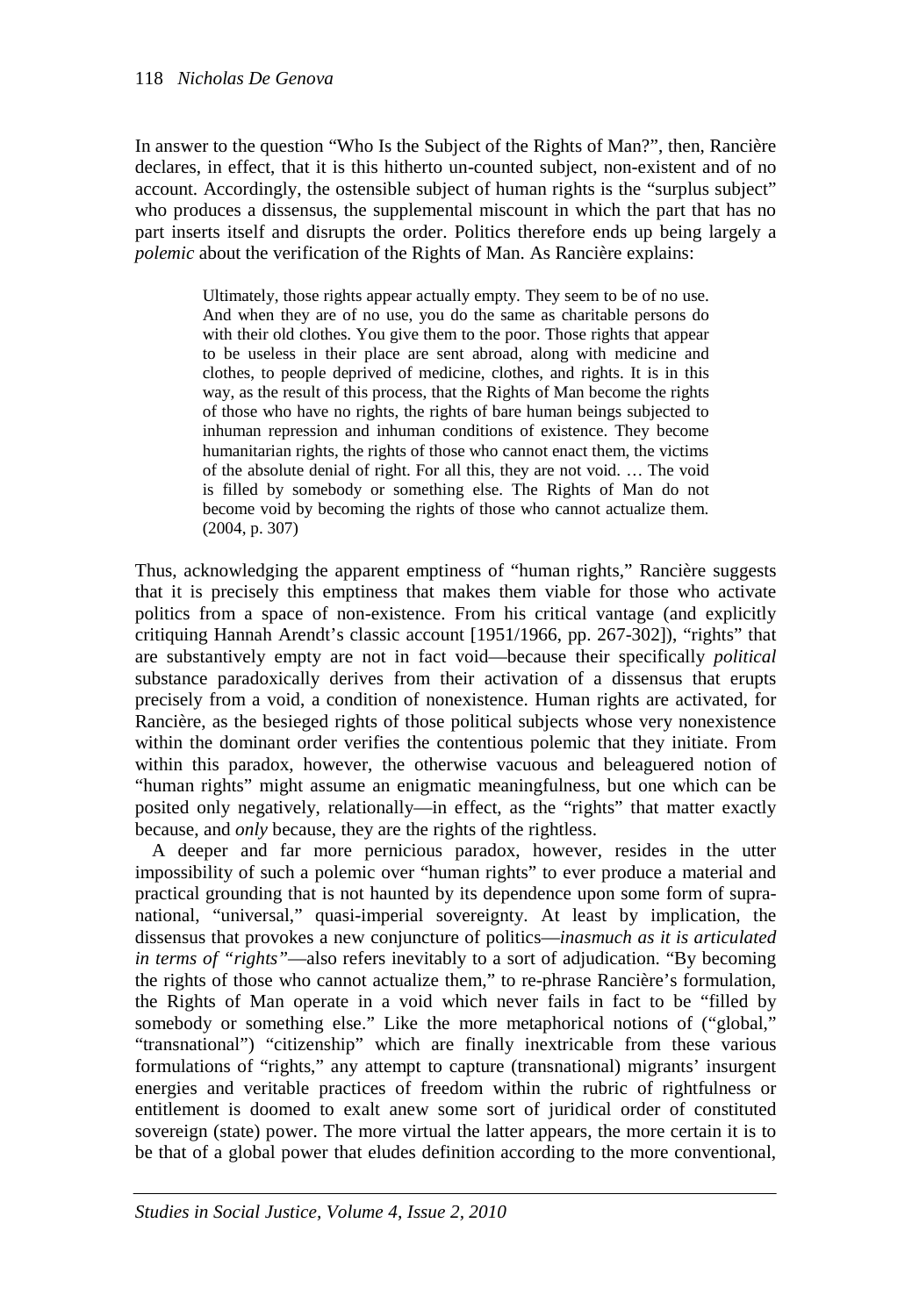territorially-defined "national" form. If the true subject of "human rights" is one deemed to erupt from a space of non-existence within the order of the police, there are likewise those constituted police powers that similarly have no sanctioned *juridical* place from which to activate or enforce "human rights"—except as the would-be (global) sovereign that confirms its own putative legitimacy only by deciding *in fact* upon what does or does not count as a "state of exception" (Agamben, 2003). "Imperial states," argues Ann Stoler, "by definition operate as states *of* exception" (2006, p. 139; emphasis in original). Thus, efforts (such as Rancière's) to recuperate the notion of "human rights"—precisely with recourse to the abject figure of sovereign power's definitively rightless denizens—are ultimately unsustainable $^{15}$  $^{15}$  $^{15}$ 

Here, we must return to the question of a *global* politics of labour and capital which stubbornly resists its own foreclosure within any politics of "citizenship," howsoever construed. Entangled with this matrix of "rights" and rightlessness, the themes of (transnational) migrant *labour* (and thus exploitation, even if only in a somewhat inchoate way), were abundantly manifest in the 2006 mobilizations above all, in the culminating designation of May 1 as a national one-day general strike and consumer boycott, to be known as "A Day without Immigrants" (cf. De Genova, 2009; Pulido, 2007; Robinson, 2006). The significance of the migrant movement as precisely a labour struggle was clearly signalled by this deliberate revitalization of May Day as International Workers' Day. May 1, of course, is a holiday of the global working class. In spite of the date's historical genesis in Chicago in 1886, however, May Day has been generally stigmatized and suppressed historically by the mandates of U.S. anticommunism and has, in effect, never been honoured in the United States except by radical left-labour movements. In this respect, too—exactly because an explicit politics of class struggle has been rendered virtually unspeakable in the United States—the overt and unabashed *labour* politics of the migrants' mobilizations entailed, likewise, a *queer* politics.

With recourse to a diverse spectrum of proclamations of the dignity and entitlements of labour, the 2006 movement advanced a stalwart reminder of U.S. employers' and consumers' broad dependency on migrants—*as workers*. Nevertheless, these agonistic assertions of migrants' entitlements and "rights" on the basis of their laborious (and by implication, docile, dutiful, and law-abiding) servitude were also plagued by their own contradictions. In particular, one very pervasive strain of migrant discourse concerning "hard work" and "deservingness" was deeply ensconced in a torturously contradictory set of allegations with regard to the "laziness," "welfare dependency" and "criminality" that many migrants commonly attribute to their most proximate competitors at the bottom echelons of the U.S. labour market, namely, impoverished U.S.-citizen racial "minorities" above all, African Americans (De Genova, 2005, pp. 167-209, 2008; De Genova & Ramos-Zayas, 2003, pp. 57-82). Hence, a corollary to the presumably self-evident declarations *We Are Not Terrorists* and *We Are Not Criminals* presented itself in another couplet: *We Are Workers, Not Criminals* and the still more revealing *We Are Not on Welfare*. When Jennifer Gordon and R. A. Lenhardt rightly demand, in response to these slogans, "*As opposed to whom?*" they very appropriately note that "the seemingly positive rhetoric of the signs that many carried … had a painful double meaning" (2006, p. 2496; emphasis in original). Here one may detect the transposition of a politics of labour as negativity, relationally ensnared within and yet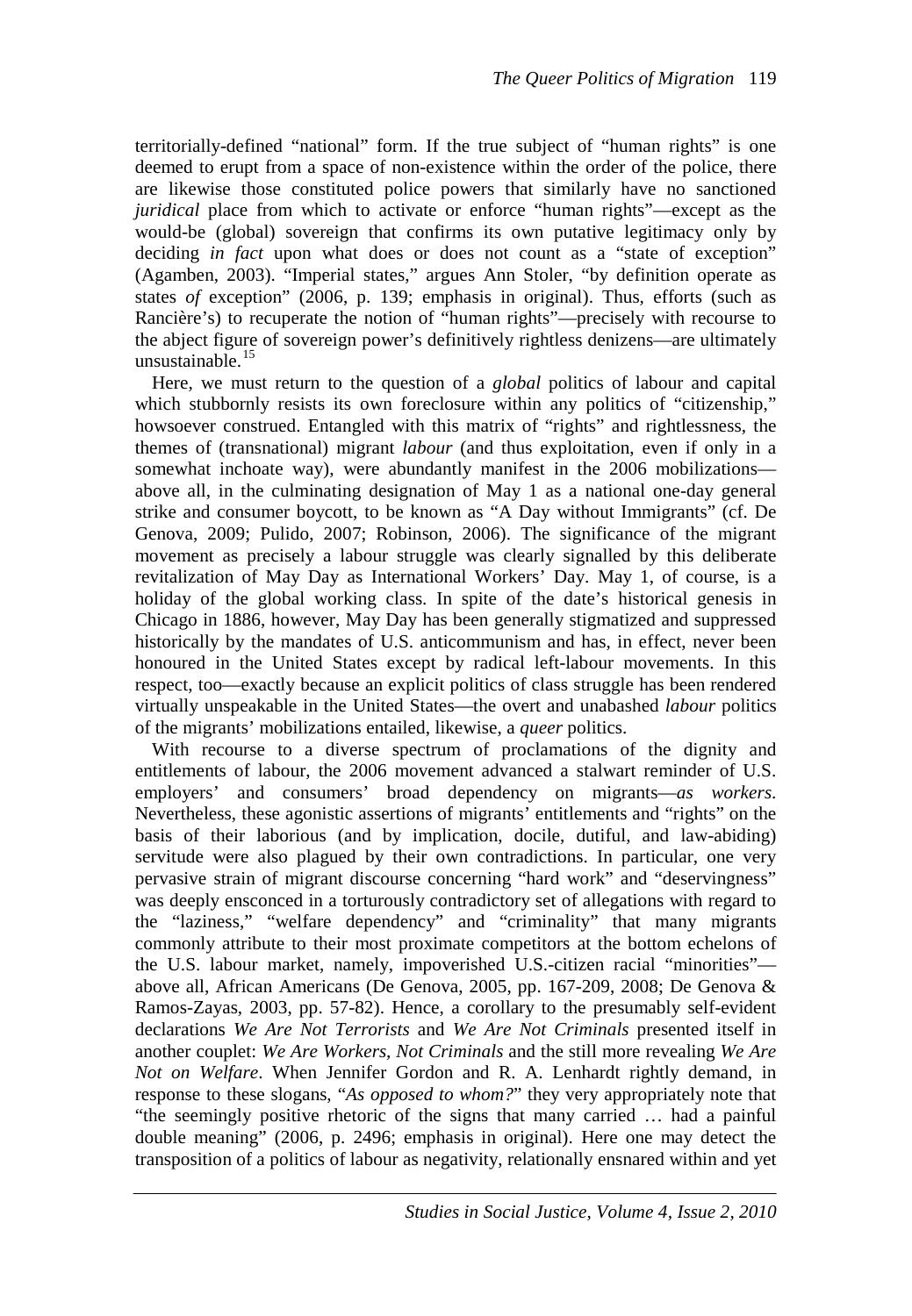irreconcilably against capital, into an *identitarian* politics of class and race, a politics of class as positive identity. In this context, "work" itself operates ideologically as an "American" value within a moral economy of citizenship, whereby the capacity for labour is affiliated to a competence for self control, self-government, and rightful citizenship through a kind of labour-republican politics of virtue (cf. Almaguer, 1994; Roediger, 1991; Takaki, 1979).

Still, alongside these positive identitarian gestures, there was the articulation of another politics—an incorrigible politics of migrant labour that took the form of a robust politics of anti-identity. Avowing their position as labour, migrants boldly upheld their "illegal" (and rightless) presence—*Aquí estamos!*—and their mobilizations presented the sovereign power of the state with an unthinkable aberration. Migrants answered normative allegations of "illegality" with an alternative framework for making claims—one premised upon the (global) prerogatives of labour—which thus abnegated unreservedly the pertinence of immigration law altogether. Speaking in a political idiom that was apparently addressed to the state, then, the migrant mobilizations shifted the register to address capital directly, as transnational labour. The movement seemed to simply declare: *Here we are, "illegal" and without rights—but because you depend upon our labour, you are powerless to expel us; thus, we defy your power, and we're not going anywhere*. [16](#page-21-8) Here was an enunciation of (transnational) labour as constitutive of (global) capital, inextricably within capital, but also against capital—rightless, "illegal," but insubordinate all the same. As Marx famously noted, in the "antinomy, of right against right … force decides" (1867/1976, p. 344). Thus, the answer to migrants' real predicament of objective rightlessness was *not* recourse to some alternate rubric for the restoration of rights. In this sense, migrant rightlessness was merely a "fact," and the anomalous and inimical character of this fact made the law itself an abhorrent nemesis. This aspect of the movement's unapologetic politics of (transnational) migrant *labour* therefore facilitated an implicit rejection of the very notion of "immigrants' rights," which was bedevilled with its own inherent inconsistencies and so compromised by this incoherence. Such gestures effectively responded to the fetishistic language of "legality" and "illegality" with another idiom that was strictly *unintelligible* to the law's abstract formalisms and its economy of categorical distinctions. This politics of migrant labour was a *queer* politics, furthermore, because it was unabashed and unreserved about this unintelligibility: it denounced the abjection and rightlessness of migrants by altogether repudiating the law and the state itself, defiantly and incorrigibly.

## **Notes**

<span id="page-19-0"></span><sup>1</sup> I am truly grateful to Tanya Basok for inviting me to contribute to this special issue; without her editorial initiative, I may not have had the occasion to develop the thoughts presented in this essay. Earlier drafts were presented to scholarly and activist audiences in Rome, Bologna, and Amsterdam, and I owe a note of appreciation to Nina Trige Andersen, Sébastien Chauvin, Ayça Çubukçu, Paul Mepschen, Sandro Mezzadra, Enrica Rigo, Maria Vittoria Tessitore, and Bertil Videt for their various roles on these occasions. I received very engaged critical responses to the text from Ayça Çubukçu, Ramón Gutiérrez, Engin Isin, Naledi Nomalanga Mkhize, and Nathalie Peutz, which have challenged and enriched my thinking about this essay. I also owe a note of gratitude to various colleagues and students whose theory and practice have helped me, in various ways over the years, to arrive at the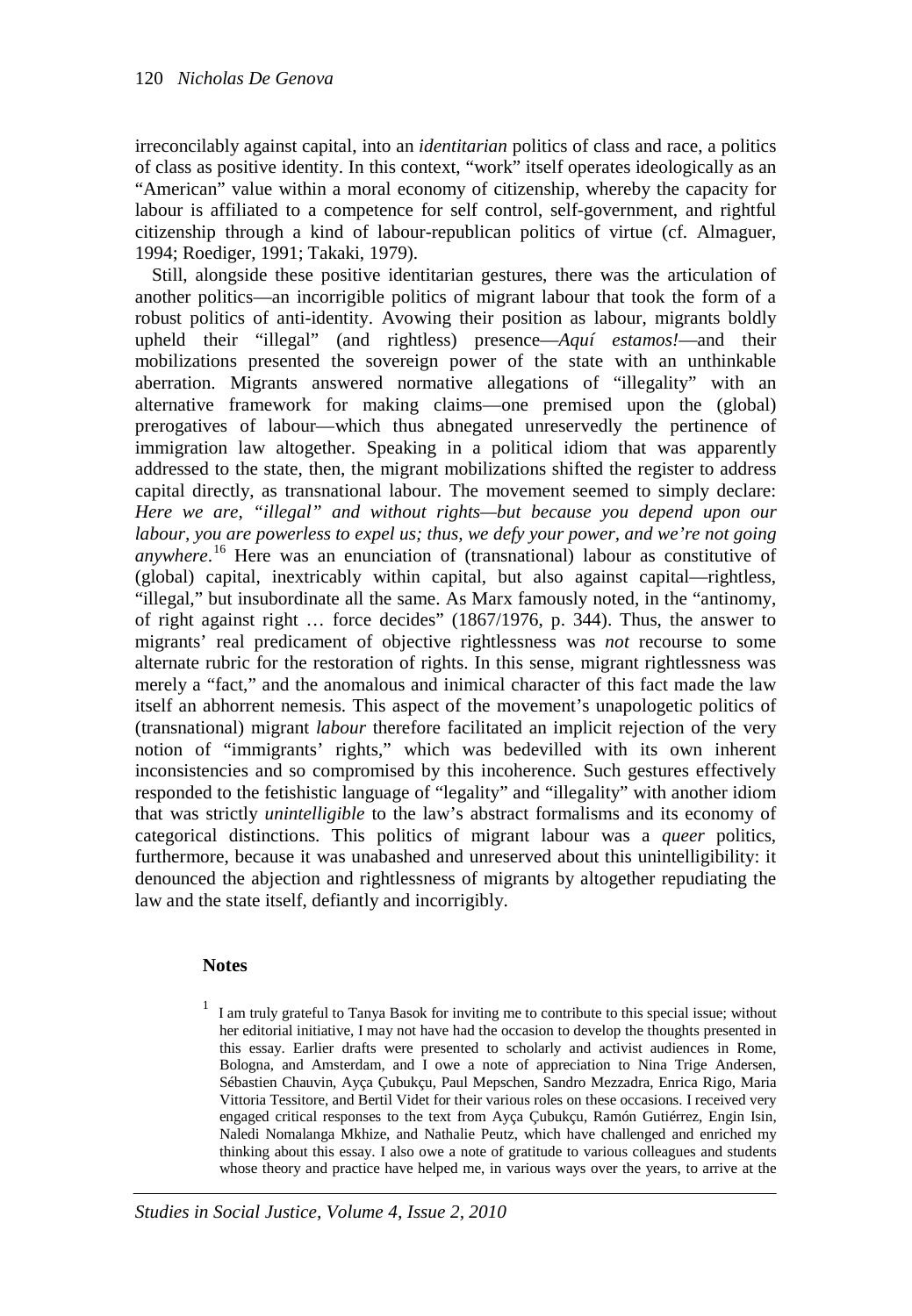ideas here, especially: Alejandro Amezcua, Rutvica Andrijasevic, Adriana Garriga-López, Amanda Gilliam, Marcial Godoy, María Lugones, Sofian Merabet, Sandro Mezzadra, Dimitris Papadopoulos, Joshua Price, and Marie Varghese. <sup>2</sup>

- <span id="page-20-0"></span> For instances of this chant from migrant protests during the 1990s, see, e.g., Coutin (2000, p. 42; cf. 1999; 2003); Crawford (2007); Lipsitz (2006, p. 312). Indeed, Raúl Villa (2000) posits that the distinctly spatial sensibility of this declaration is "barriological" (pp. 52, 109) and reinscribes its genealogy within the history of *Chicano*-identified socio-cultural formations; if not necessarily referring to the phrase itself, verbatim, Villa nonetheless traces this sensibility back at least to the Los Angeles Barrio Writers Workshop / Los Angeles
- <span id="page-20-1"></span>Latino Writers' Association of the late 1970s and early 1980s (pp. 107-109).<br><sup>3</sup> For a compilation of estimated totals for virtually all documented demonstrations, based upon the relatively more conservative reports of the official news media, which nonetheless arrives at a total participation ranging from 3.5 million to more than 5 million for all known events during the spring of 2006, see the database available at: <http://www.wilsoncenter.org/migrantparticipation>. <sup>4</sup>
- <span id="page-20-2"></span> In spite of the genuine depth of the organizing that contributed everywhere to the success of the movement (see, e.g., Gonzales, 2009; Voss & Bloemraad, n.d.), it is nonetheless undeniable that the 2006 struggles achieved their remarkable force and scope rather abruptly, with the rapid spread of an acute awareness of the particularly offensive and menacing ramifications of the new legislation.
- <span id="page-20-3"></span> In a related but revealingly discrepant context, Susan Coutin (1999) has also noted the salience for undocumented migrants of the theme of *presence* at stake in this slogan (p. 63). Coutin (2000) discusses this slogan in the particular case of (undocumented) Salvadoran asylum-seekers' struggles for legal recognition, insightfully likening it to the memorable passage in Dr. Seuss's children's classic *Horton Hears a Who*, where "in order to prevent the destruction of their world by those who doubted its existence, all of the Whos in Whoville had to shout, 'We are here! We are here!'" (p. 42). Under these circumstances, where Salvadorans were indeed seeking legal redress from the state, Coutin (2003) goes on to suggest that "the assertion 'Aquí estamos' begins to seem more important than the defiant 'y no nos vamos'" (p. 186). In contrast to what I am depicting as the exuberant defiance of the 2006 mass mobilizations, Coutin (1999) explains: "By asserting their presence, these unauthorized immigrants claimed both legitimacy and formal membership in the polity" (p. 60).<br> $\frac{6}{6}$  It is not the proposition of this essay to discuss the intersections of migration, queer
	- identities, and immigration politics. There is of course a robust and burgeoning field of excellent scholarship that does precisely that; see, e.g., Cantú (2009); Luibhéid (2002; 2008); Luibhéid and Cantú, eds. (2005); Puar (2007); Puar and Rai (2002); Somerville (2005). For another attempt to bring the insights of gender and sexuality studies to bear upon migration scholarship, more generally, see Andrijasevic (2009).

<span id="page-20-4"></span> Notably, unknown to me upon first writing this essay, the activist campaign of undocumented students, generally raised and educated in the United States as the undocumented children of migrant parents, advocating for their own "legalization" through the DREAM Act (Development, Relief and Education for Alien Minors Act), inaugurated March 10, 2010 as "National Coming Out Day", and initiated a series of "coming out party" rallies throughout the United States, in which they openly declared themselves to be "undocumented but unafraid." The overtly LGBT/ queer theme of "coming out" (of "the closet") was tellingly coupled with the immigration discourse of "coming out of the shadows," and on one activist website, was accompanied with a quote from gay liberation icon, Harvey Milk; see: <www.dreamactivist.org/blog/2010/03/05/comeout/>; see also:

 <www.nytimes.com/2010/03/12/us/politics/12immig.html?th&emc=th>; for various activist sites within the broader campaign, more generally, see: <www.dreamact.com>; <www.dreamactivist.org>;and <www.thedreamiscoming.com> (all sites accessed 30 June  $\frac{2010}{7}$ .

<span id="page-20-5"></span> For critical examinations of the equivocal and vexed figures of queer "nationhood" and "nationality," see Berlant and Freeman (1992) and Bérubé and Escoffier (1991); for a discussion of the problematic relation of this figure of queer nationhood to migrant "illegality" and undocumented migrant queers, see Fernández (1991).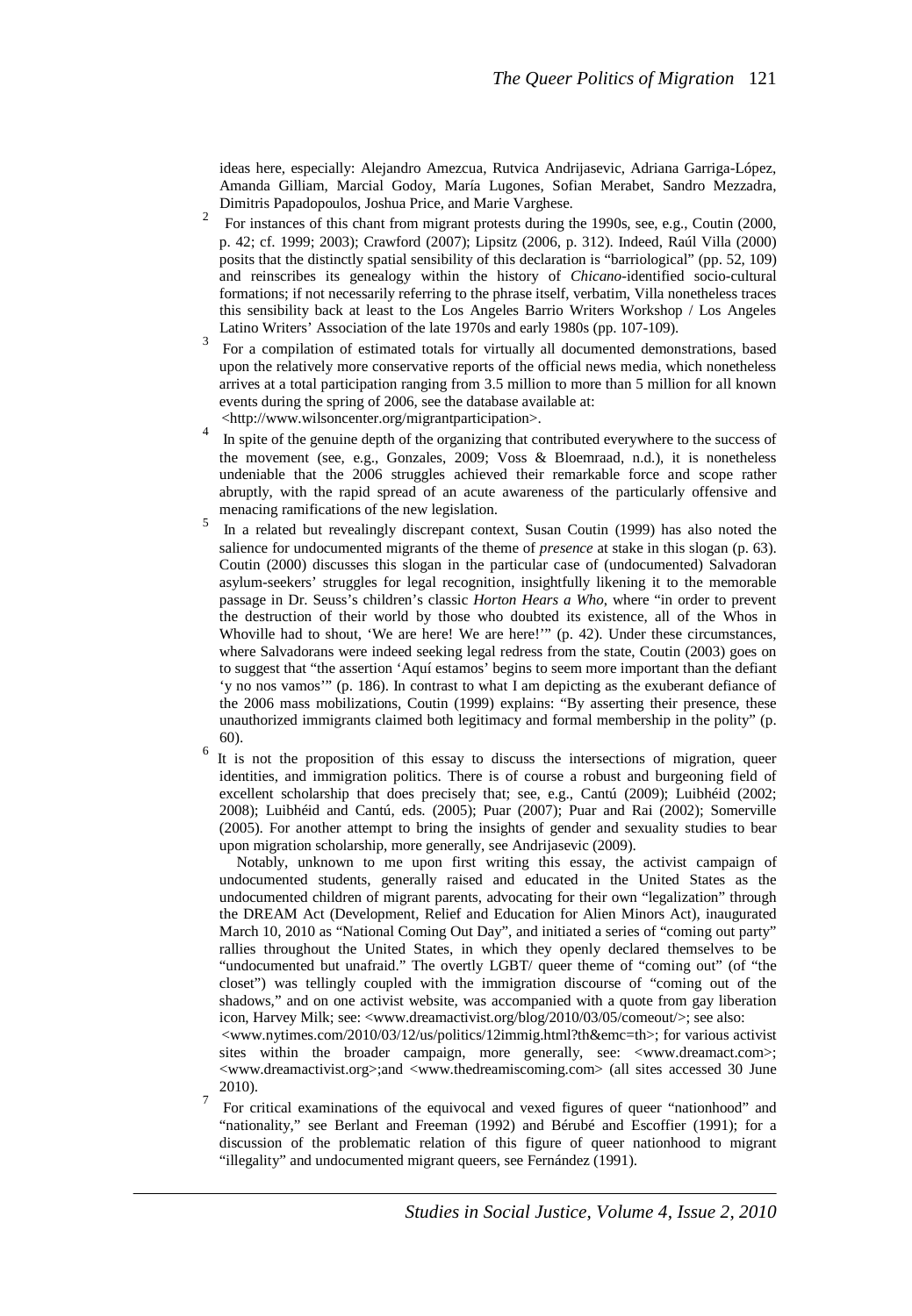- <span id="page-21-0"></span>8 Indeed, queer politics is challenged as never before to subvert the neoliberal commodification of "queerness" itself as an identity, and furthermore, to stringently repudiate the precisely normalizing enlistment of a domesticated "queerness" into the service of neonationalist projects that aspire above all to "queer" migrants (especially Muslims, as "intolerant," inadequately "enlightened," insufficiently "modern" and "secular," and so forth).<br><sup>9</sup> I am very grateful to Ayça Çubukçu for calling this analogy to my attention.
- 
- <span id="page-21-2"></span><span id="page-21-1"></span> $10$  For key texts in the elaboration of an explicit critique of methodological nationalism, see Giddens (1973; 1985); Martins (1974); for a retrospective assessment and a critique of contemporary versions of these arguments, particularly those associated with the explicitly "cosmopolitan" work of Ulrich Beck (2000; 2002), as a new sociological "orthodoxy" on
- <span id="page-21-3"></span>globalization, see Chernilo (2006; 2007); see also Beck and Sznaider (2006).<br><sup>11</sup> George W. Bush responded to a reporter's query with the remark, "I think the national anthem ought to be sung in English. And I think people who want to be a citizen of this country ought to learn English, and they ought to learn to sing the national anthem in English" (Montgomery, 2006). However, subsequent reporting disclosed that Bush himself may have participated in singing along with other Spanish-language versions of the anthem, and in any case, had apparently condoned their use, during his campaign overtures toward
- <span id="page-21-4"></span> $12$  These reflections are indebted to theoretical insights and critical perspectives associated with scholars of the "autonomy of migration"; see, e.g., Mezzadra (2001, 2004, 2006, 2010); Mezzadra and Nielson (2003); Moulier Boutang (1998, 2001); Moulier Boutang and Garson (1984); cf. De Genova (2009; 2010b); Karakayali and Rigo (2010); Papadopoulos,
- <span id="page-21-5"></span>Stephenson, and Tsianos (2008).<br><sup>13</sup> Notably, the slogan *No Human Being Is Illegal* (especially associated with anti-border movements in Europe, including the well-established German initiative *Kein Mensch ist Illegal*) is sometimes (as in Canada, for instance) more commonly enunciated as *No One Is Illegal*. As insightfully suggested by an anonymous reviewer of this essay, this latter formulation potentially introduces some additional ambiguity, such that the slogan has come to be deployed on behalf of "animal rights" and other concerns of deep ecology movements,
- <span id="page-21-6"></span>dedicated to transcending a human-centric politics altogether. <sup>14</sup> For a related discussion, specifically regarding deportees' equivocal desire for the law, see Peutz (2007). 15 I am indebted to Ayça Çubukçu and Engin Isin for pushing me, in their respective and
- <span id="page-21-7"></span>discrepant ways, to address this problem more fully. For a related critique of "human rights" in relation to the problem of sovereign power, see Çubukçu (2008).<br>Notably, beginning in October 2009, a wave of strikes by several thousand undocumented
- migrant workers demanding legal residence in France, articulated the themes of migrant presence and labour in remarkably similar terms; their principal slogan was: "*On bosse ici, on vit ici, on reste ici*" [We work here, we live here, we're staying here]. I am thankful to Sébastien Chauvin for bringing this analogy to my attention.

#### <span id="page-21-8"></span>**References**

Agamben, G. (2005). *State of exception* (K. Attell, Trans.). Chicago, IL: University of Chicago Press.

- Agnew, J. A. (1994). The territorial trap: The geographical assumptions of international relations theory. *Review of International Political Economy*, *1*(1), 53-80.
- Ahmad, M. I. (2002). Homeland insecurities: Racial violence the day after September 11. *Social Text 72, 20*(3), 101-115.
- Ahmad, M. I. (2004). A rage shared by law: Post-September 11 racial violence as crimes of passion. *California Law Review, 92*(5), 1259-1330.
- Almaguer, T. (1994). *Racial fault lines: The historical origins of white supremacy in California*. Berkeley, CA: University of California Press.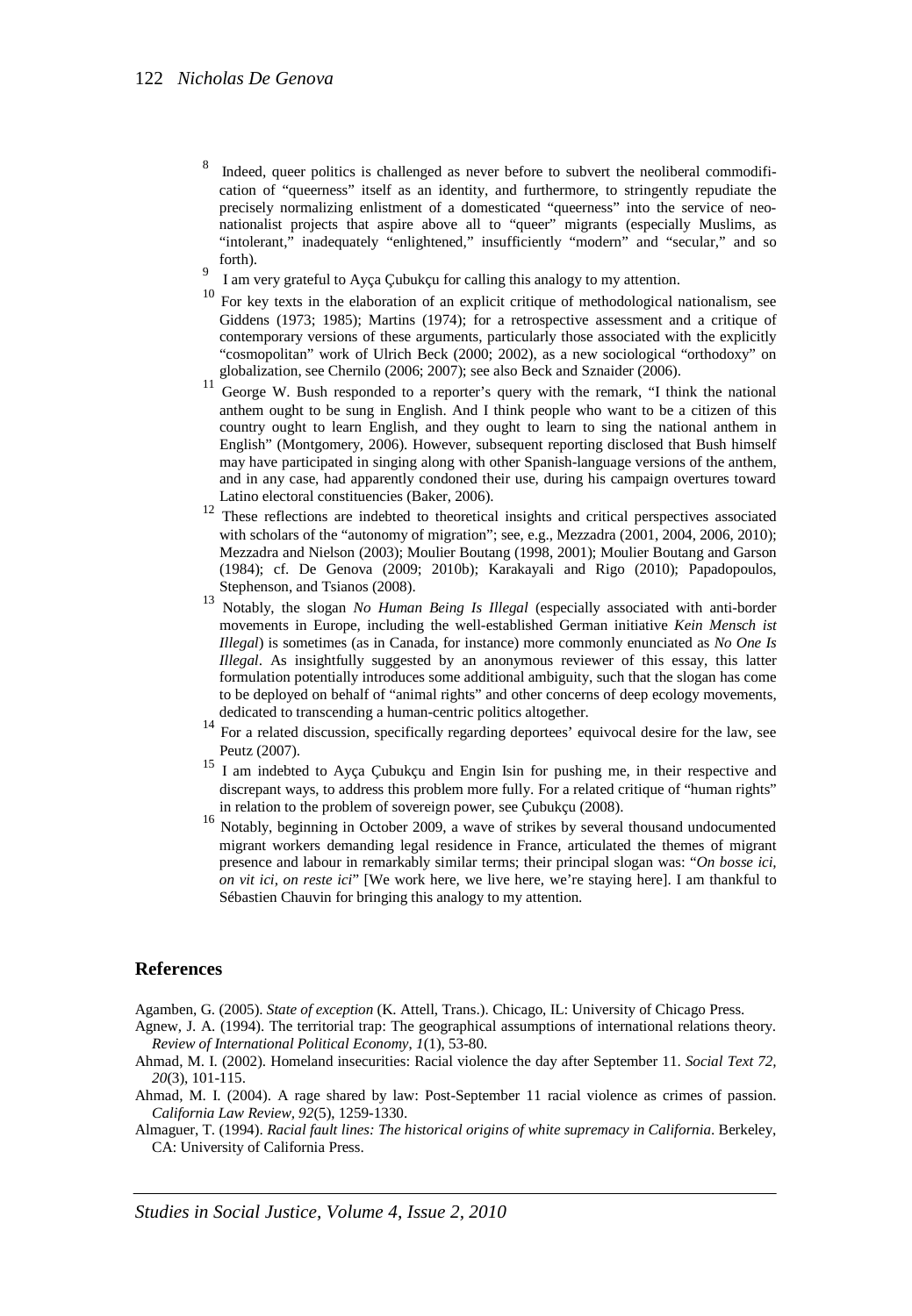- Andrijasevic, R. (2009). Sex on the move: Gender, subjectivity, and differential inclusion. *Subjectivity, 29*, 389–406.
- Baker, P. (2006, May 3). Administration is singing more than one tune on Spanish version of anthem. *Washington Post*. Retrieved from http://www.washingtonpost.com/wp-dyn/content/article/2006/05/02/- AR2006050201594.html
- Baker-Cristales, B. (2009). Mediated resistance: The construction of neoliberal citizenship in the immigrant rights movement. *Latino Studies, 7*(1), 60-82.
- Bayoumi, M. (2008). *How does it feel to be a problem? Being young and Arab in America*. New York, NY: Penguin.
- Beck, U. (2000). *What is globalization?* Cambridge, UK: Polity Press.
- Beck, U. (2002). The cosmopolitan society and its enemies. *Theory, Culture & Society, 19*(1–2), 17–44.
- Beck, U., & Sznaider, N. (2006). Unpacking Cosmopolitanism for the Social Sciences: A Research Agenda. *British Journal of Sociology, 57*(1), 1-23.
- Berlant, L., & Freeman, E. (1992). Queer nationality. *boundary 2, 19*(1), 149-180.
- Bérubé, A., & Escoffier, J. (1991). Queer/nation. *Out/Look: National Lesbian and Gay Quarterly, 11*, 12-  $23$

Bloemraad, I., & Trost, C. (2008). It's a family affair: Intergenerational mobilization in the spring 2006 protests. *American Behavioral Scientist 52*(4) 507-532.

- Brenner, N., Jessop, B., Jones, M., & MacLeod, G. (2003). Introduction. In N. Brenner, B. Jessop, M. Jones, & G. MacLeod (Eds.), *State/space: A reader* (pp. 1-16). Malden, MA: Blackwell.
- Cainkar, L. (2002). No longer invisible: Arab and Muslim exclusion after September 11. *Middle East Report* 224. Retrieved from http://www.merip. org/mer/mer224/224\_cainkar.html
- Cainkar, L . (2003) Special registration: A fervor for Muslims. *Journal of Islamic Law and Culture, 7*(2), 73-101.
- Cainkar, L. (2004). The impact of the September 11 attacks and their aftermath on Arab and Muslim communities in the United States. *GSC Quarterly, 13*. Retrieved from http:// www.ssrc.org/programs/gsc/publications/quarterly13/cainkar.pdf
- Cainkar, L. (2005). Space and place in the metropolis: Arabs and Muslims seeking safety. *City & Society, 17*(2), 181-209.
- Cantú, L. (2009). *The sexuality of migration: Border crossings and Mexican immigrant men.* N. A. Naples & S. Vidal-Ortiz, (Eds.). New York, NY: New York University Press.
- Chacón, J. A., & Davis, M. (2006). *No one is illegal: Fighting racism and state violence on the U.S.- Mexico border*. Chicago, IL: Haymarket Books.
- Chambers, S. A. (2009). A queer politics of the democratic miscount. *borderlands e-journal, 8*(2). Retrieved from http://www.border lands.net.au
- Chernilo, D. (2006). Social theory's methodological nationalism: Myth and reality. *European Journal of Social Theory, 9*(1), 5–22.
- Chernilo, D. (2007). *A social theory of the nation-state: The political forms of modernity beyond methodological nationalism*. New York, NY: Routledge.
- Chock, P. P. (1991). "Illegal aliens" and "opportunity": Myth-making in congressional testimony. *American Ethnologist, 18*(2), 279-294.
- Chon, M. & Arzt, D. E. (2005). Walking while Muslim. *Law and Contemporary Problems, 68*, 215-54.
- Chow, R. (2001). The secrets of ethnic abjection. In M. Morris & B. de Bary (Eds.), *"Race" panic and the memory of migration.* (pp. 53-78). Aberdeen and Hong Kong: Hong Kong University Press.
- Cole, D. (2003). *Enemy aliens: Double standards and constitutional freedoms in the war on terrorism*. New York, NY: The New Press.
- Coutin, S. B. (1999). Citizenship and clandestinity among Salvadoran immigrants. *PoLAR: Political and Legal Anthropology Review, 22*(2), 53-63.
- Coutin, S. B. (2000). *Legalizing moves: Salvadoran immigrants' struggle for U.S. residency*. Ann Arbor, MI: University of Michigan Press.
- Coutin, S. B. (2003). Illegality, borderlands, and the space of nonexistence. In R. W. Perry & B. Maurer (Eds.), *Globalization under construction: Governmentality, law, and identity* (pp. 171-202). Minneapolis, MN: University of Minnesota Press.
- Crawford, C. (2007). "Aquí estamos y no nos vamos!": Justice for janitors in Los Angeles and new citizenship claims. In D. Segura & P. Zavella (Eds.), *Women and migration in the U.S.–Mexico borderlands: A reader* (pp. 306-324)*.* Durham, NC: Duke University Press.
- Çubukçu, A. (2008). *Humanity must be defended?* Unpublished Ph.D. dissertation, Department of Anthropology, Columbia University (New York).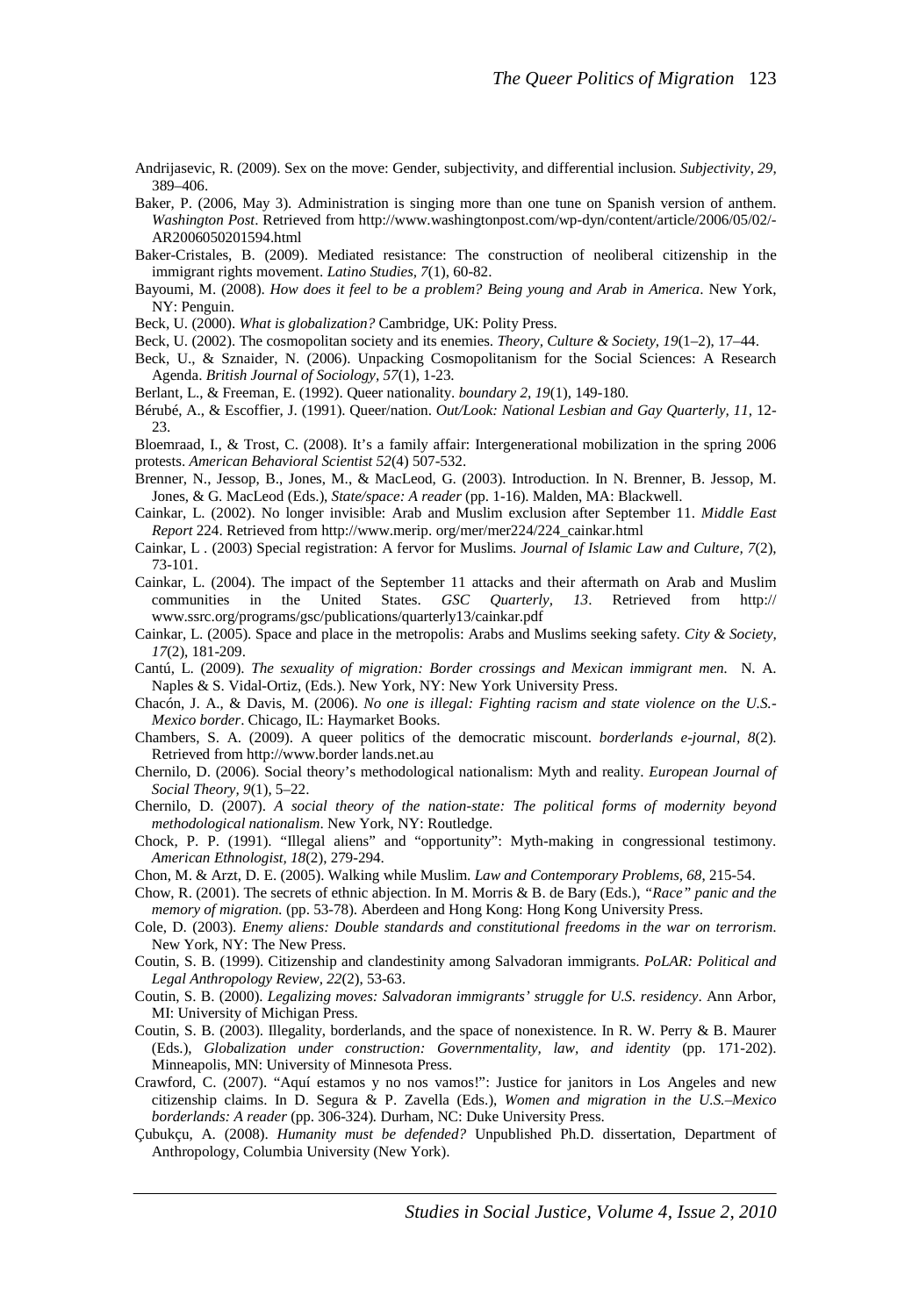- Daulatzai, S. (2007). Protect ya neck: Muslims and the carceral imagination in the age of Guantánamo. *Souls, 9*(2), 132-147.
- De Genova, N. (1998). Race, space, and the reinvention of Latin America in Mexican Chicago. *Latin American Perspectives*, *25*(5), 91-120.
- De Genova, N. (2002). Migrant "illegality" and deportability in everyday life. *Annual Review of Anthropology, 31*, 419-47.
- De Genova, N. (2005). *Working the boundaries: Race, space, and 'illegality' in Mexican Chicago.* Durham, NC: Duke University Press.
- De Genova, N. (2007a). The production of culprits: From deportability to detainability in the aftermath of "Homeland Security." *Citizenship Studies, 11*( 5), 421-48.
- De Genova, N. (2007b). The stakes of an anthropology of the United States (2007). *CR: The New Centennial Review, 7*(2), 231-77.
- De Genova, N. (2008). "American" abjection: "Chicanos," gangs, and Mexican/migrant transnationality in Chicago. *Aztlán: A Journal of Chicano Studies, 33*(2), 141-74.
- De Genova, N. (2009). Conflicts of mobility, and the mobility of conflict: Rightlessness, presence, subjectivity, freedom. *Subjectivity, 29*, 445–466.
- De Genova, N. (2010a). Alien Powers: Deportable Labour and the Spectacle of Security. In V. Squire, (Ed.), *The contested politics of mobility: Borderzones and irregularity*. London: Routledge.
- De Genova, N. (2010b). The Deportation Regime: Sovereignty, Space, and the Freedom of Movement. Theoretical Overview in N. De Genova & N. Peutz (Eds.), *The deportation regime: Sovereignty, space, and the freedom of movement* (pp. 33-65). Durham, NC: Duke University Press.
- De Genova, N., & Ramos-Zayas, A. Y. (2003). *Latino crossings: Mexicans, Puerto Ricans, and the politics of race and citizenship.* New York: Routledge.
- Duggan, L. (1994). Queering the State. *Social Text*, *39*, 1-14.
- Fernandes, D. (2007). *Targeted: Homeland security and the business of immigration*. New York, NY: Seven Stories Press.
- Fernández, C. (1991). Undocumented aliens in the queer nation. *Out/Look: National Lesbian and Gay Quarterly, 11*, 15-19.
- Gamson, J. (1995). Must identity movements self-destruct? A queer dilemma. *Social Problems, 42*(3), 390-407.
- Giddens, A. (1973). *The class structure of the advanced societies*. London: Hutchinson.
- Giddens, A. (1985). *The nation-state and violence*. Cambridge, UK: Polity Press.
- Gonzales, A. (2009). The 2006 *mega marchas* in Greater Los Angeles: Counter-hegemonic moment and the future of *el migrante* struggle. *Latino Studies, 7*(1), 30-59.
- Gordon, J., & Lenhardt, R. A. (2006). Citizenship talk: Bridging the gap between immigration and race perspectives. *Fordham Law Review, 75*, 2493-2520.
- Halperin, D. M. (1995). *Saint Foucault: Towards a gay hagiography*. NewYork, NY: Oxford University Press.
- Heiskanen, B. (2009, December 1). A day without immigrants. *European Journal of American Studies,* Special issue: 2009, document 3. Retrieved from http://ejas.revues.org/document7717.html
- Hincapié, M. (2009). Aqui estamos y no nos vamos: Unintended consequences of current U.S. immigration law. In F. Ansley & J. Shefner, (Eds.), *Global connections, local receptions: new latino immigration to the southeastern United States* (pp. 89-128). Knoxville, TN: University of Tennessee Press.
- Hindess, B. (2000). Citizenship in the international management of populations. *American Behavioral Scientist, 43*(9), 1486-97.
- Holloway, J. (1994). Global capital and the national state. *Capital and Class*, *52*, 23-49.
- Honig, B. (1998). Immigrant America? How foreignness "solves" democracy's problems. *Social Text, 56*, 1-27.
- Honig, B. (2001). *Democracy and the foreigner*. Princeton, NJ: Princeton University Press.
- Human Rights Watch. (2002). *Presumption of guilt: Human rights abuses of post-September 11 detainees*. Retrieved from http:// www.hrw.org/reports/2002/us911
- Johnson, K. R., & Ong Hing, B. (2007). The immigrant rights marches of 2006 and the prospects for a new civil rights movement. *Harvard Civil Rights –Civil Liberties Law Review*, *42*, 99-138.
- Isin, E. F. (2008). Theorizing acts of citizenship. In E. F. Isin & G. M. Nielsen (Eds.), *Acts of Citizenship* (pp. 15-43). London: Zed Books.
- Isin, E. F. (2009). Citizenship in flux: The figure of the activist citizen. *Subjectivity*, *29*, 367–388.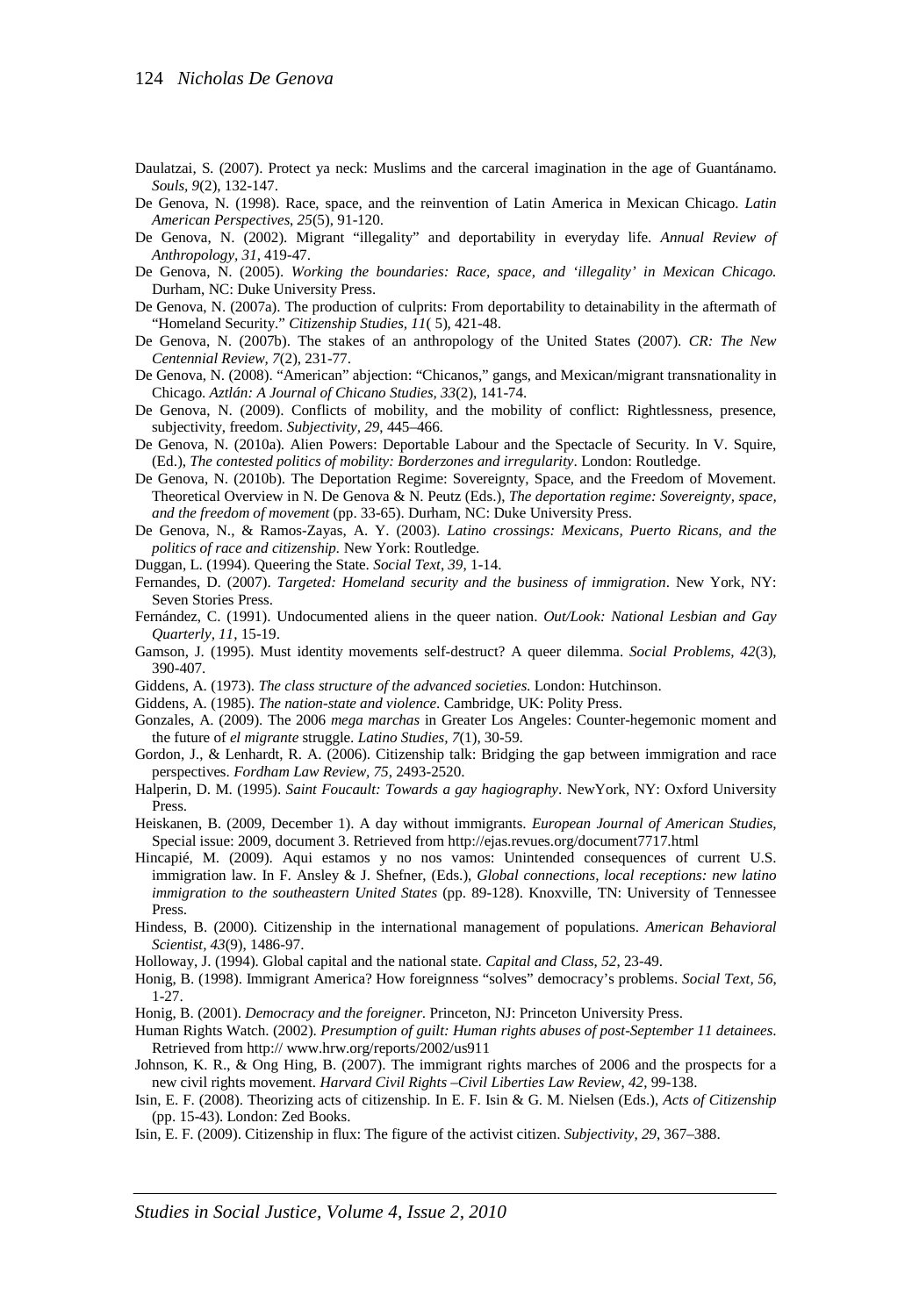- Karakayali, S., & Rigo, E. (2010) Mapping the European space of circulation. In N. De Genova & N. Peutz, (Eds.), *The deportation regime: Sovereignty, space, and the freedom of movement* (pp. 123-144). Durham, NC: Duke University Press.
- Kristeva, J. (1982). Powers of horror: An essay on abjection (Leon S. Roudiez, Trans.). New York, NY: Columbia University Press. (Original work published 1980)
- Lazos Vargas, S.R. (2007). The immigrant rights marches (las marchas): Did the gigante (giant) wake up or does it still sleep tonight? *Nevada Law Journal*, *7*,780-825.
- Lipsitz, G. (2006). "Home is where the hatred is": Work, music, and the transnational economy. In A. Chabram-Dernersesian (Ed.), *Chicana Cultural Studies Reader* (pp. 299-313). New York, NY: Routledge.
- Luibhéid, E. (2002). *Entry denied: Controlling sexuality at the border*. Minneapolis, MN: University of Minnesota Press.
- Luibhéid, E. (2008). Sexuality, migration, and the shifting line between legal and illegal status. *GLQ: A Journal of Lesbian and Gay Studies, 14*(2-3), 289-315.
- Luibhéid, E., & Cantú, L. (Eds.). (2005). *Queer migrations: Sexuality, U.S. citizenship, and border crossings*. Minneapolis, MN: University of Minnesota Press.
- Maira, S. (2004). Youth culture, citizenship and globalization: South Asian youth in the United States after September 11<sup>th</sup>. *Comparative Studies of South Asia, Africa, and the Middle East, 24*(1), 219-31.
- Maira, S. (2009). *Missing: Youth, citizenship, and empire after 9/11*. Durham, NC: Duke University Press.
- Maira, S. (2010). Radical deportation: Alien tales from Lodi and San Francisco. In N. De Genova & N. Peutz, (Eds.), *The deportation regime: Sovereignty, space, and the freedom of movement* (pp. 295-325). Durham, NC: Duke University Press.
- Martins, H. (1974). Time and theory in sociology. In J. Rex, (Ed.), *Approaches to sociology* (pp. 246-294. London: Routledge & Kegan Paul.
- Marx, K. (1976). *Capital: A critique of political economy*, Volume One. (Ben Fowkes, Trans.). New York, NY: Penguin Books. (Original work published 1867)
- McNevin, A. (2006). Political belonging in a neoliberal era: The struggle of the *sans-papiers*. *Citizenship Studies 10*(2): 135-51.
- McNevin, A. (2009). Doing what citizens do: Migrant struggles at the edges of political belonging. *Local-Global: Identity, Security, Community 6,* 67-77.
- Mezzadra, S. (2001). *Diritto di fuga: Migrazioni, cittadinanza, globalizzazione*. Verona, Italy: Ombre corte.
- Mezzadra, S. (2004). The right to escape. *Ephemera, 4*(3): 267-275. Retrieved from

http://www.ephemeraweb.org/journal/4-3/4-3mezzadra.pdf

- Mezzadra, S. (2006). Citizen and subject: A postcolonial constitution for the European Union? *Situations, 1*(2), 31-42.
- Mezzadra, S. (2010). Capitalism, migration, and social struggles: Towards a theory of the autonomy of migration. In Vicki Squire, (Ed.), *The contested politics of mobility: Borderzones and irregularity.*  London: Routledge.
- Mezzadra, S. & Neilson, B. (2003). Né qui, né altrove—Migration, detention, desertion: A dialogue. *borderlands e-journal*, *2*(1). Retrieved from
- http://www.borderlandsejournal.adelaide.edu.au/vol2no1\_2003/mezzadra\_neilson.html
- Montgomery, D. (2006, April 28). An anthem's discordant notes: Spanish version of "Star-Spangled Banner" draws strong reactions. *Washington Post*. Retrieved from
- http://www.washingtonpost.com/wp-dyn/content/article/2006/04/27/AR2006042702505.html
- Moulier Boutang, Y. (1998). *De l'esclavage au salariat. Economie historique du salariat bridé*. Paris: Presses Universitaires de France.
- Moulier Boutang, Y. (2001). Between the hatred of all walls and the walls of hate: The minoritarian diagonal of mobility. In M. Morris & B. de Bary (Eds.), *"Race" panic and the memory of migration* (pp. 105-30)*.* Aberdeen and Hong Kong: Hong Kong University Press.
- Moulier Boutang, Y., & Garson, J-P. (1984). Major obstacles to control of irregular migrations: Prerequisites to policy. *International Migration Review*, *18*(3), 579-592.
- Nyers, P. (2003). Abject cosmopolitanism: The politics of protection in the anti-deportation movement. *Third World Quarterly, 24*(6), 1069-93. Reprinted in N. De Genova and N. Peutz, eds. *The Deportation Regime: Sovereignty, Space, and the Freedom of Movement* (pp. 413-41). Durham, NC: Duke University Press (2010).
- Papadopoulos, D., Stephenson, N., & Tsianos, V. (2008). *Escape routes: Control and subversion in the 21st Century*. London: Pluto Press.
- Peutz, N. (2007). Out-laws: Deportees, desire, and "the law." *International Migration, 455*(3), 182-191.